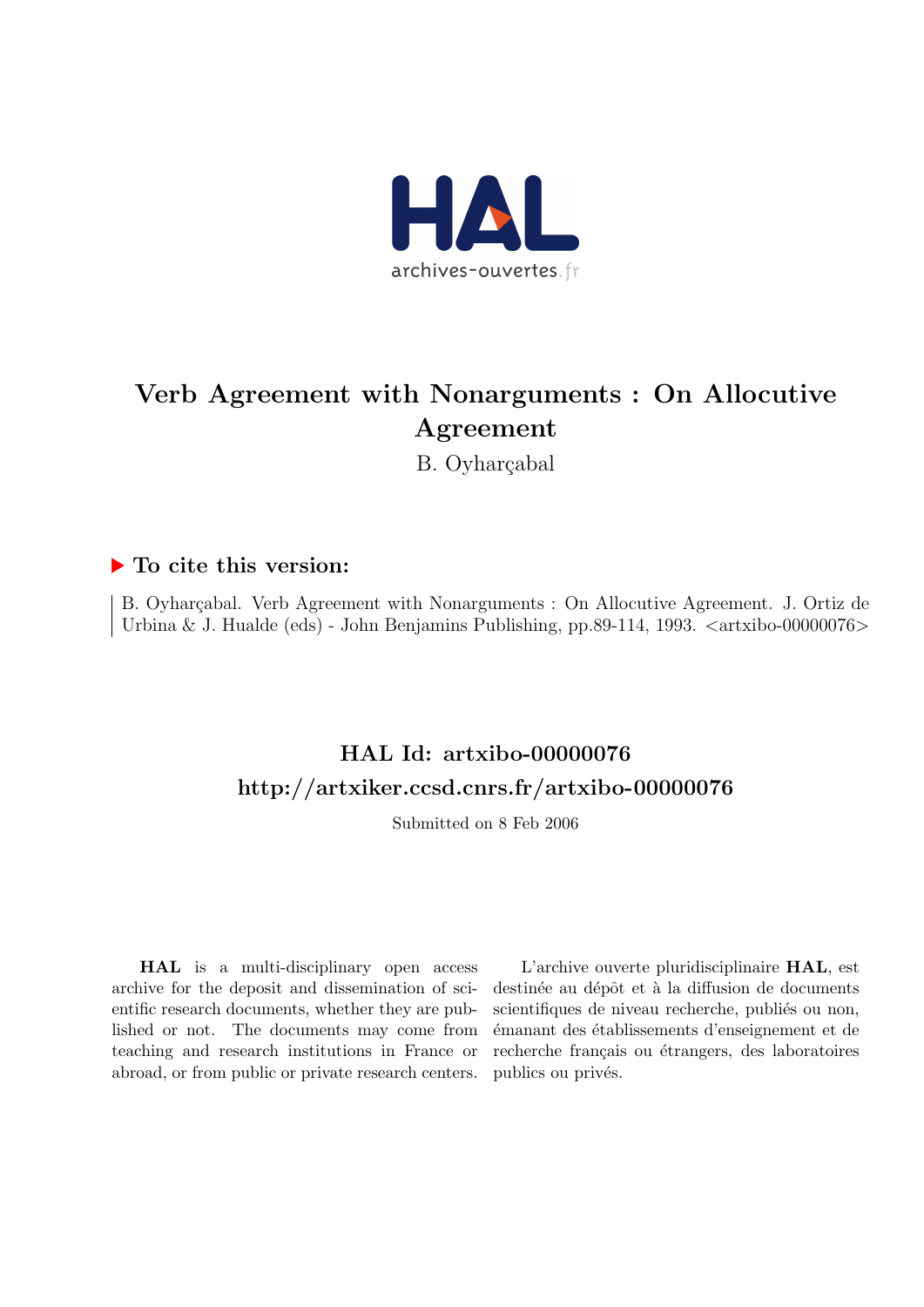## Bernard Oyharçabal

J. I. Hualde & J. Ortiz de Urbina (eds.) *Generative Stuides in Basque Linguistics*, John Benjamins, 89-114, 1993.

## **Verb Agreement with Nonarguments : On Allocutive Agreement**\*

Recent works within Principles and Parameters Theory have made new proposals regarding sentence structure. These modifications are concerned with Inflection and especially Agreement, Verb projection, and the definition of A(rgument) positions (among other issues).

 Within previous analyses, argument positions were defined as (potential) theta positions (Chomsky (1981)). However, the hypotheses (i) that subject NPs are VP internally generated (Fukui (1986), Koopman & Sportiche (1988), Kuroda (1988), among others), (ii) that the inflectional complex is multiheaded (Pollock (1989)), and (iii) that structural Case can or must be assigned by functional heads, even for accusative Case (Chomsky (1989a), Miyagawa (1990)), raise the question of the definition of argument / nonargument positions. Thus, for example, Mahajan (1989) characterizes argument positions as theta positions and potential Case positions. This analysis entails (1):

(1) Case position----> Argument position.

Further, Koopman & Sportiche (1988) suggest that agreement and structural Case are closely related, and Chomsky (1989a) assumes that agreement equates structural Case. Thus subject-verb agreement is correlated with nominative Case, and verb-object agreement is associated with accusative Case. I formulate this relationship in (2):

(2) Verb Agreement position ----> Structural Case position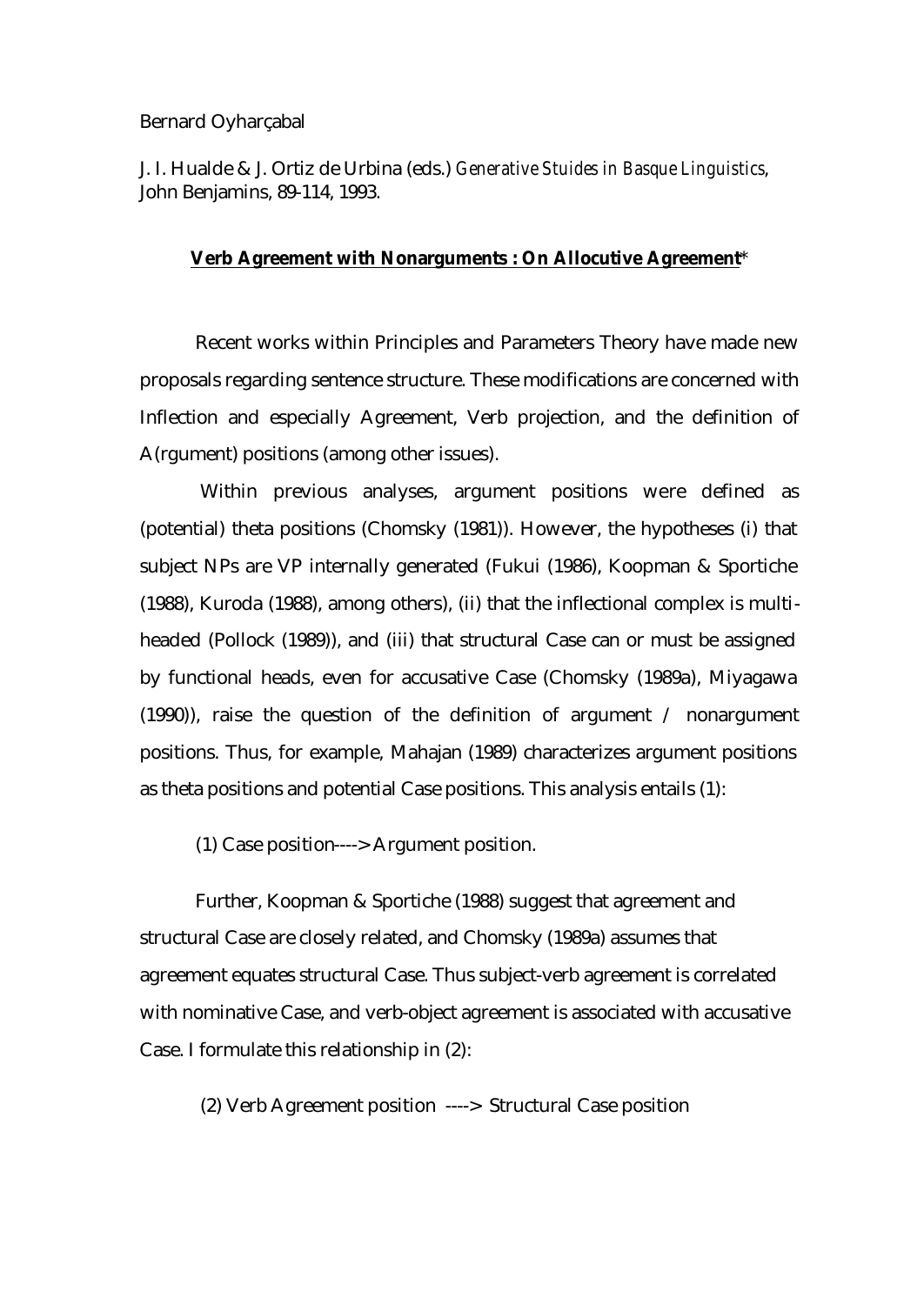(2), combined with (1), implies (3a) below:

(3) a. Verb-Agreement position ----> Argument position

(3a) is consistent with the proposal that Agreement expresses a Spechead relation (Chomsky 1986b, Koopman 1987). However, if agreement reflects a government relation as proposed by Chomsky (1989a), then (3b) results:

(3) b. Agreement can involve an item in adjoined position.

Indeed, if agreement reflects a government relation, Case can be assigned to a DP adjoined to the Spec position of the appropriate agreement head. Following Kayne (1989), Chomsky (1989a) proposes that the government relation reflected by agreement is between the AGR head and either Spec or an adjoined element. Kayne's (1989) analysis of French past participle agreement is an illustration of such a situation as can be seen in (4). ((4) below follows Chomsky's analysis, with structural Case assigned to the adjoined DP; cf. (2) above.)<sup>1</sup>

(4) **Combien de tables**i **Paul a** [AGR" ei'Case [AGR" AGR<sup>i</sup> **repeintes** ei ]]

'How many tables has Paul repainted?'

(4) is consistent with (2) and (3b), However it contradicts (1) (more generally, the hypothesis that potential Case positions are argument positions). Indeed, if AGR-O assigns accusative Case to an NP adjoined to its Spec, as in (4), the conclusion is that Case can be assigned to A-bar positions; cf. also Kayne (1984) for the same kind of proposal in another context.<sup>2</sup>

Using data from Basque, I will argue in this paper (i) for (3b), by showing that verb agreement morphology can occur with adjoined elements, (ii) against (2), by showing that verb agreement does not imply structural Case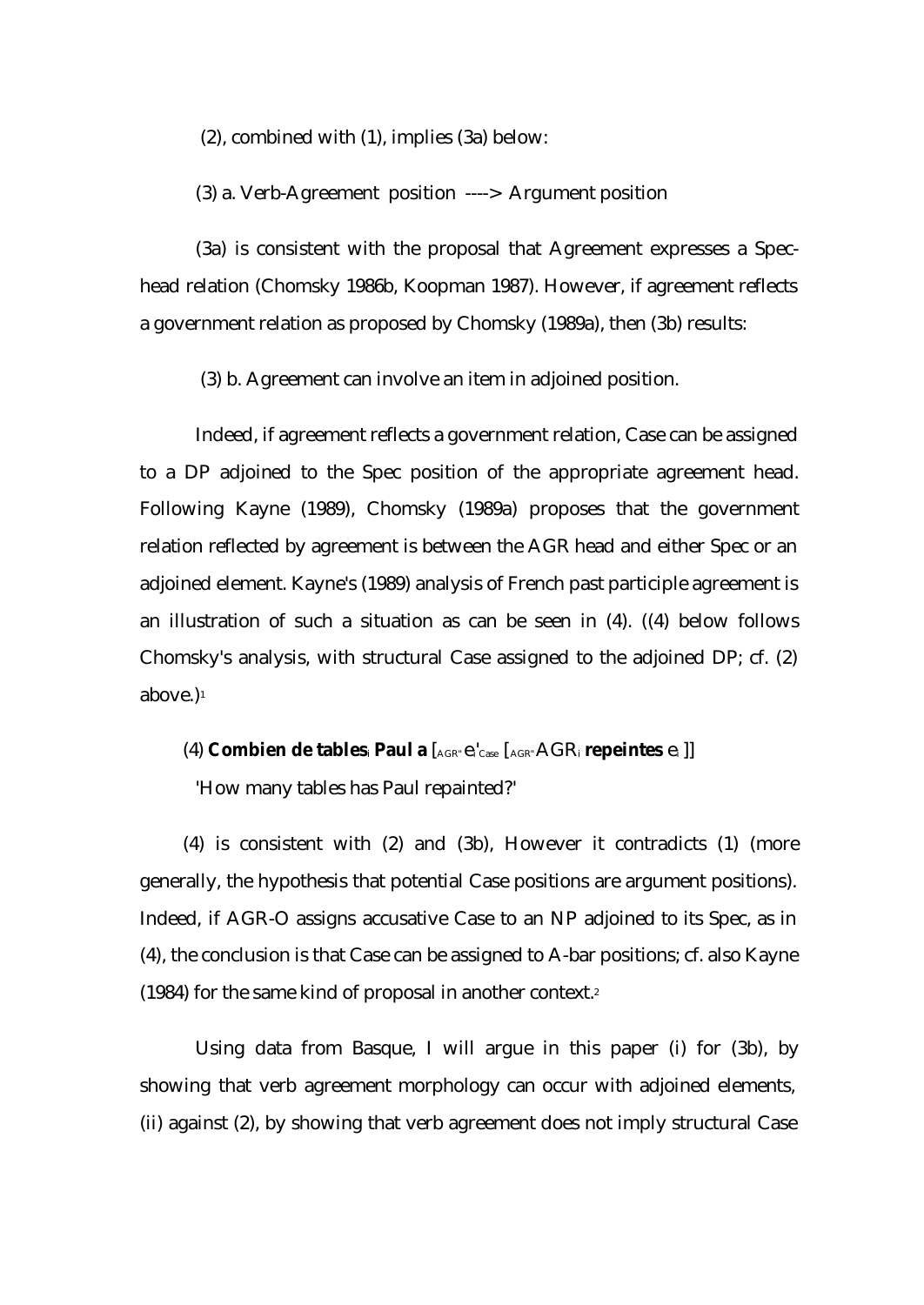marking. The data examined, although rather different from those discussed in the mentioned works, strongly strengthen the proposal that agreement reflects a government relation (and not only a Spec-head relation). However, it also shows that no obligatory correlation exists between agreement and Case assignment, and that both are autonomous phenomena.

The phenomenon I am referring to has been called allocutive 'treatment' in Basque linguistics. I will name it allocutivity. It has not been an object of study in the generative framework, but has been carefully examined by several authors (Lafon 1957,1959, Rebuschi 1982, Alberdi Larizgoitia 1986). In allocutive forms, the inflected verb agrees with the addressee (person and gender agreement) when the latter is neither an argument selected by the verb. This is why in some traditional grammars allocutivity has been considered a voice (the so-called *voix familière* in Lafitte 1944). The following example illustrates allocutivity:

(5) **Lagunak ni ikusi n----ai----k-------Ø**  friend.ERG me.ACC seen 1sgA-+Pr.AUX-2sg.masc-3sgE 'The friend saw me'

In (5) the auxiliary is inflected. It agrees with the subject  $(\emptyset, 3d \text{ sg.})$ ergative) and the object (prefix **n-**, 1st sg. absolutive). It also agrees with the addressee (-**k**, 2d sg. fam. masculine). In (5) the 2d person is not an argument, i.e. it is not selected by V. Furthermore, in the familiar register, this agreement is obligatory.

The phenomenon is reminiscent of the so-called Japanese performative honorific *teinei-go*, because it expresses the relationship between the speaker and the addressee (Harada 1976), but it is realized in a different way (Miyagawa 1987), and has a different syntactic distribution.3 In some Romance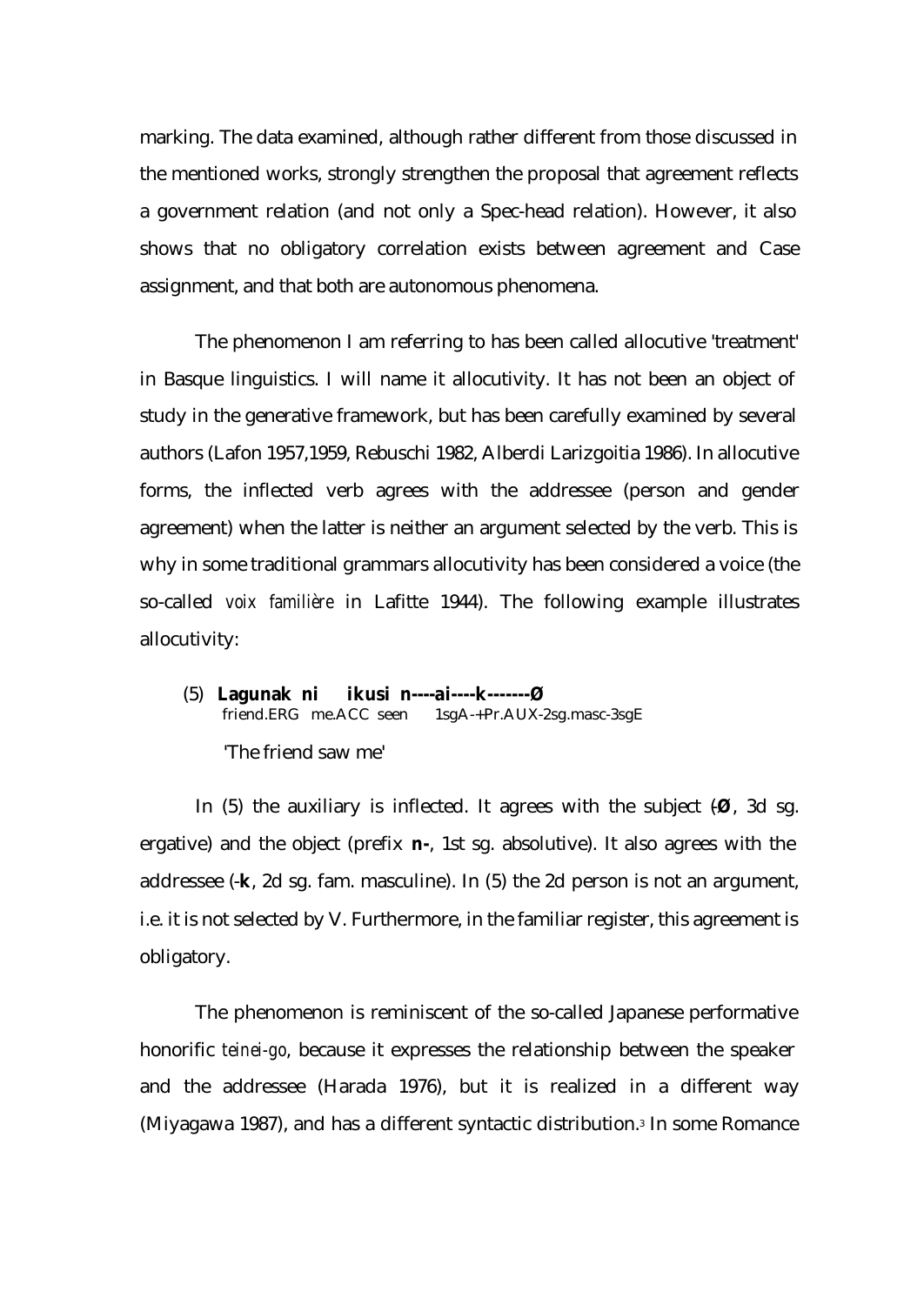languages like Galician and French, allocutive dative clitics are also used as more or less marked forms.<sup>4</sup>

In the first section, I briefly describe Basque allocutive forms. In the second section I show that allocutive agreement must be analyzed as a syntactic phenomenon. I will argue that allocutive agreement involves an empty element which has to be distinguished from empty pronominals (pro), because it cannot be overt, has neither case nor Case, and cannot A-bind. Then, I will analyze the properties of this empty allocutive element with respect to the Binding Theory. I will propose there is an allocutive operator generated in adjoined position to the highest functional projection of the inflectional complex (T"). Allocutive agreement occurs under government by T. At LF, the allocutive operator moves to Comp, leaving a variable. Thus, I assume variables are allowed in nonargument positions when generated *in situ*. In the third section, I examine the syntactic restrictions on allocutive forms, and show that the operatoranalysis explains the exclusion of allocutive forms from embedded sentences and questions (with some dialectal variations).

1. The sentences in (6) illustrates the four ways to say 'Peter worked' in Souletian Basque:<sup>5</sup>

- (6) a*.* **Pettek lan egin dizü** Peter.ERG worked AUX.3E.ALLOvouv (Vouvoiement) 'Peter worked'
	- b. **Pettek lan egin dik** AUX.3E.ALLOmasc (Masculine tutoiement) Same translation
	- c. **Pettek lan egin din**  Peter.ERG worked AUX.3E.ALLOfem (Feminine tutoiement)

Same translation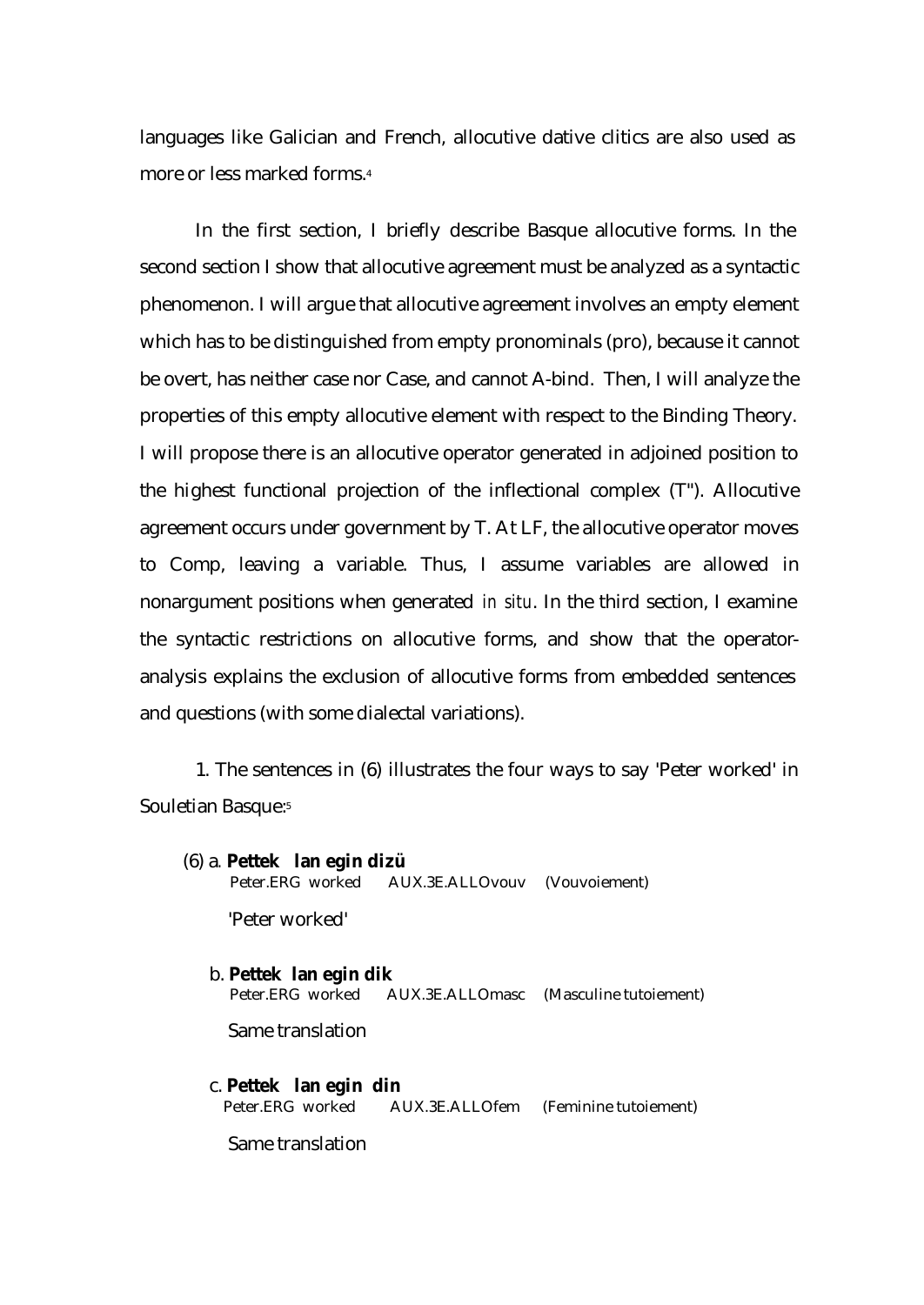d. **Pettek lan egin dü** Peter,ERG worked AUX.3E (Non allocutive) Same translation

As far as their truth conditions and topic-focus relations are concerned, these four sentences are rigorously synonimous. Within the inflected auxiliary, the only argumental DP is realized as a **Ø** suffix, that is the marker of 3d person ergative. The alterations observed in the inflected auxiliary are determined by the agreement with the addressee. In (1a) the suffix **zü** inside the inflected form refers to the neutral or polite form of the second person (**zü** 'you'). In (1b,c), the suffixes **k** and **n** refer both to the familiar form of the second person (**hi** 'thou') making a distinction in gender, as can be seen in the glosses. These verb forms are allocutive forms, and they do not imply any kind of involvement on the part of the addressee in the process described by the verb, neither as participant nor as being affected in any way (for example, there is no special relationship between the argument DP and the addressee, and there is nothing ressembling an affected theta-role in the sense suggested by Jaeggli (1986) for Spanish ethical clitics).

 The example (1d) illustrates a non-allocutive sentence. In standard Souletian, (1d) can only occur when there is more than one addressee. Indeed, in this dialect, allocutivity is obligatory in both polite and familiar registers.<sup>6</sup> The Basque allocutive, however, is always singular (i.e. there is no allocutive with 2d person plural).

The examples in (7) illustrate these elements:

(7) a. **Hire arreba** \***da / dük** your.SG sister COP.3A. COP.3A.ALLO 'This is your [SG] sister'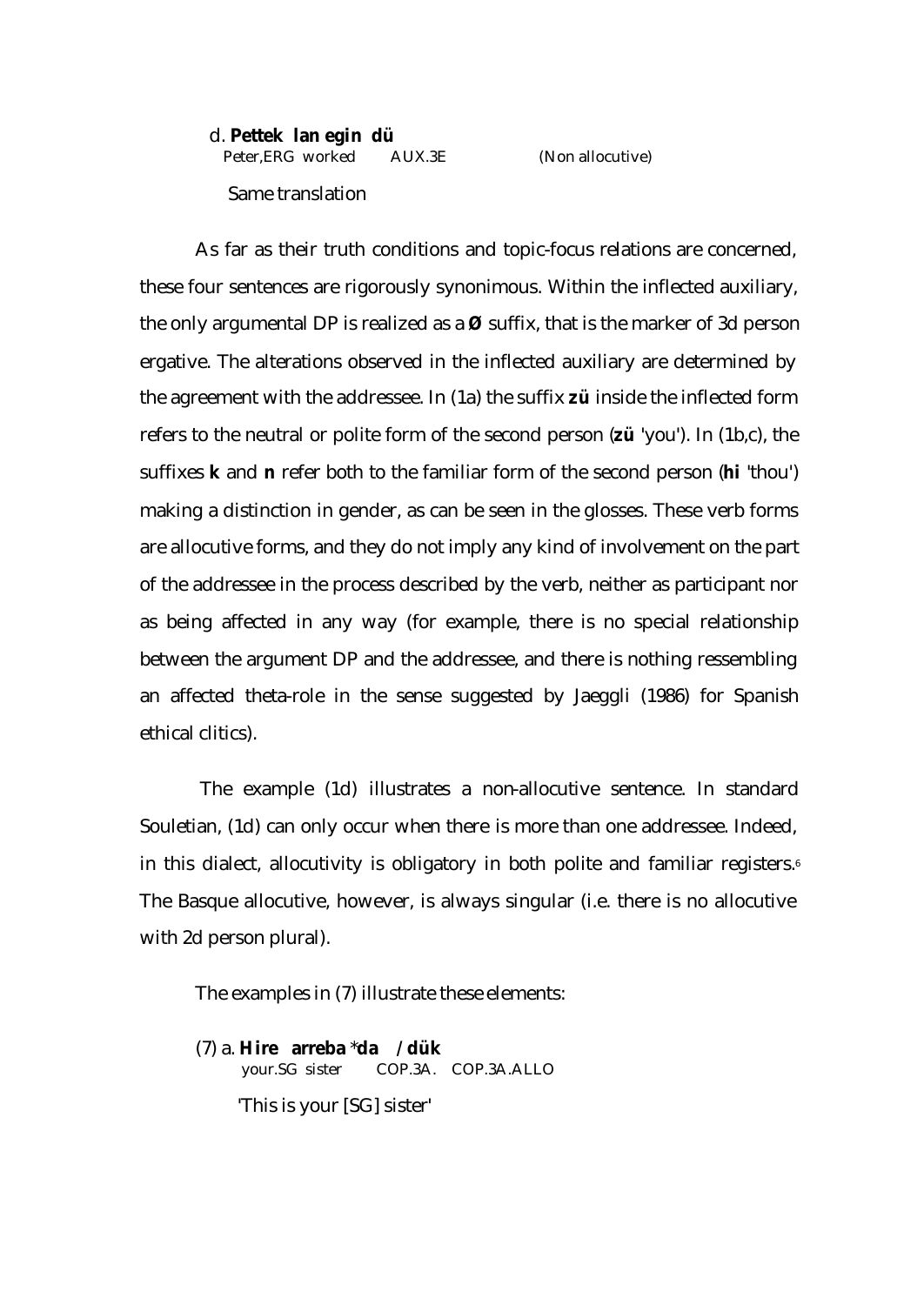## b. **Zien laguna da** your.PL friend COP.3A.

'This is your [PL] friend'

|      | c. Ikusi haiala erran *deit / deitak            |  |
|------|-------------------------------------------------|--|
| seen | AUX.2sgA.3E.COMP said AUX.1D.3E. AUX.1D.3E.ALLO |  |
|      | 'He told me he saw you [SG]'                    |  |
|      | d. <b>Ikusi zitiela</b> erran deit              |  |
|      | seen AUX.2plA.3E.COMP said AUX.1D.3E            |  |
|      | 'He told me he saw you [PL]'                    |  |

In (7a) the predicate is a DP containing a 2d person genitive (singular). This means that the speaker has a single addressee. Thus, the inflected verb form must be allocutive (**dük**). The use of the non-allocutive form results in ungrammaticality (\***da**). On the other hand, in (7b) the use of the 2d person plural genitive allows the use of the non-allocutive verb form **da** (insofar the addressee is not a single person).

In (7c), the embedded sentence shows that the speaker is speaking to only one person again. Therefore the allocutive must be used (**deitak**). If the non-allocutive or neutral form is used (**deit**), the sentence is bad. In (7d), the embedded sentence does not necessarily imply that there is only one addressee, thus, the allocutive is not obligatory.

 In (8), I give other examples of allocutive forms. In these examples the auxiliary agrees with an absolutive (nominative) DP and a dative DP:

(8) a. **Pette mintzatü zitazü** (Vouvoiement) Peter.NOM spoken AUX.3A.1D.ALLOvouv

'Peter spoke to me'

 b. **Pette mintzatü zitak** (Masculine tutoiement) Peter.NOM spoken AUX.3A.1D.ALLOmasc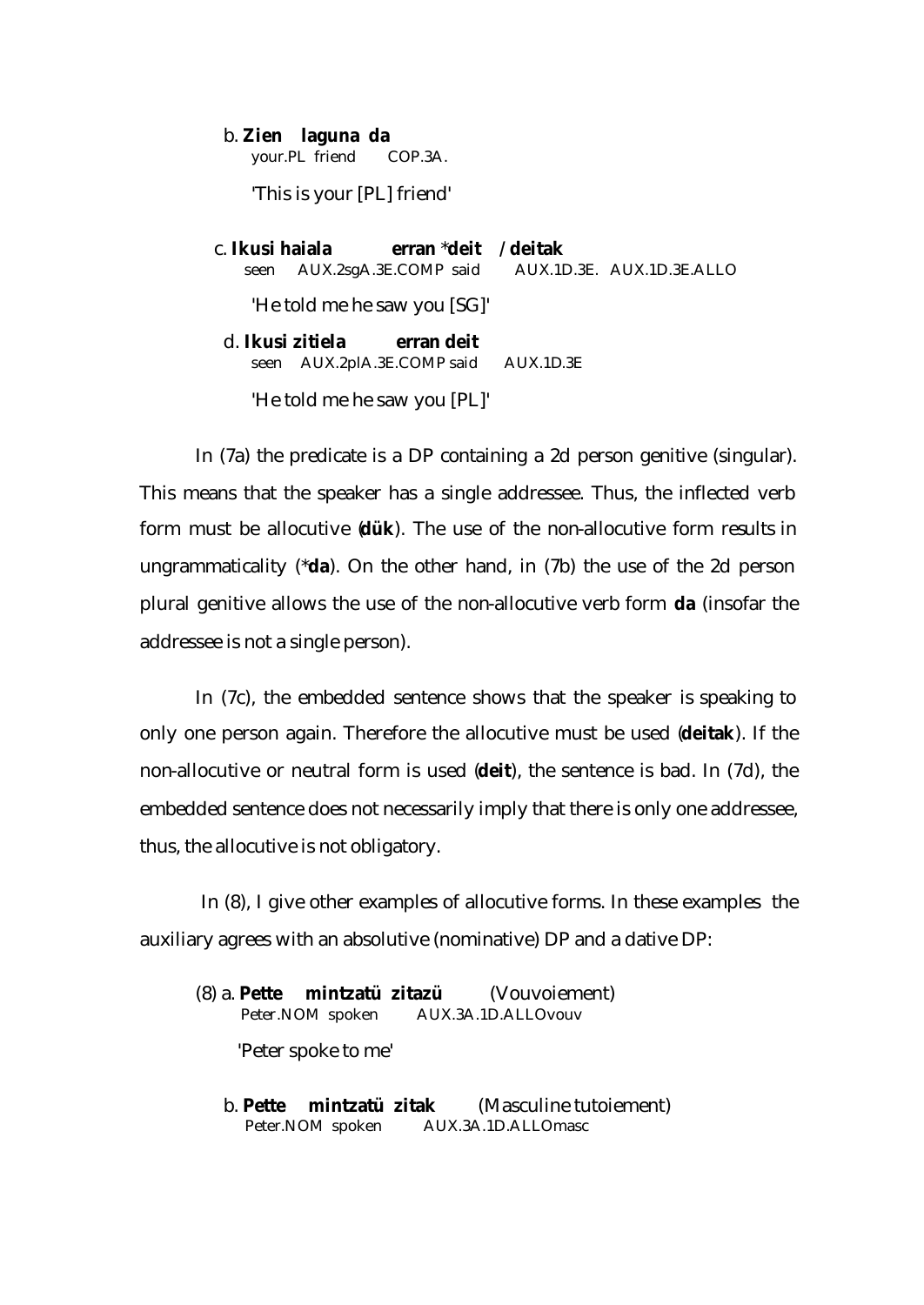## Same translation

 c. **Pette mintzatü zitan** (Feminine tutoiement) Peter.NOM spoken AUX.3A.1D.ALLOfem

Same translation

 d. **Pette mintzatü zait** (Non allocutive) Peter.NOM spoken AUX.3A.1D Same translation

In (8), the examples show the same kind of contrast as those in (1). Here, as before, the only difference between the four forms follows from allocutivity.

I will not propose a morphological analysis of allocutive forms.7 Let me just outline that the indexed suffixes which appear in the inflexion to perform allocutive agreeement are the same as the suffixes of 2d person for ordinary argumental agreement: **zü** for the vouvoiement, **(k)a** (**k** in final position) for the masculine tutoiement, and **na** (**n** in final position) for the feminine tutoiement.

Observe the examples in (9):

(9) a. **Lan egin dü---zü /dü-k** /**dü-n** worked AUX-2vouvE / -2masc.E / -2fem.E 'You / thou / worked'

b. **Gertatu Ø--zai-zü / Ø-zai-k /Ø-zai-n** happened 3A--AUX-2vouvD / -2masc.D / -2fem.D 'It happened to you /thee'

The ergative person agreement in (9a) and the dative person agreement in (9b) are agreement with an argument selected by the verb. If one compares the marker of 2d person in the inflected verb of the examples (9) with those marking allocutive agreement in (6-8), the morphological identity is obvious. In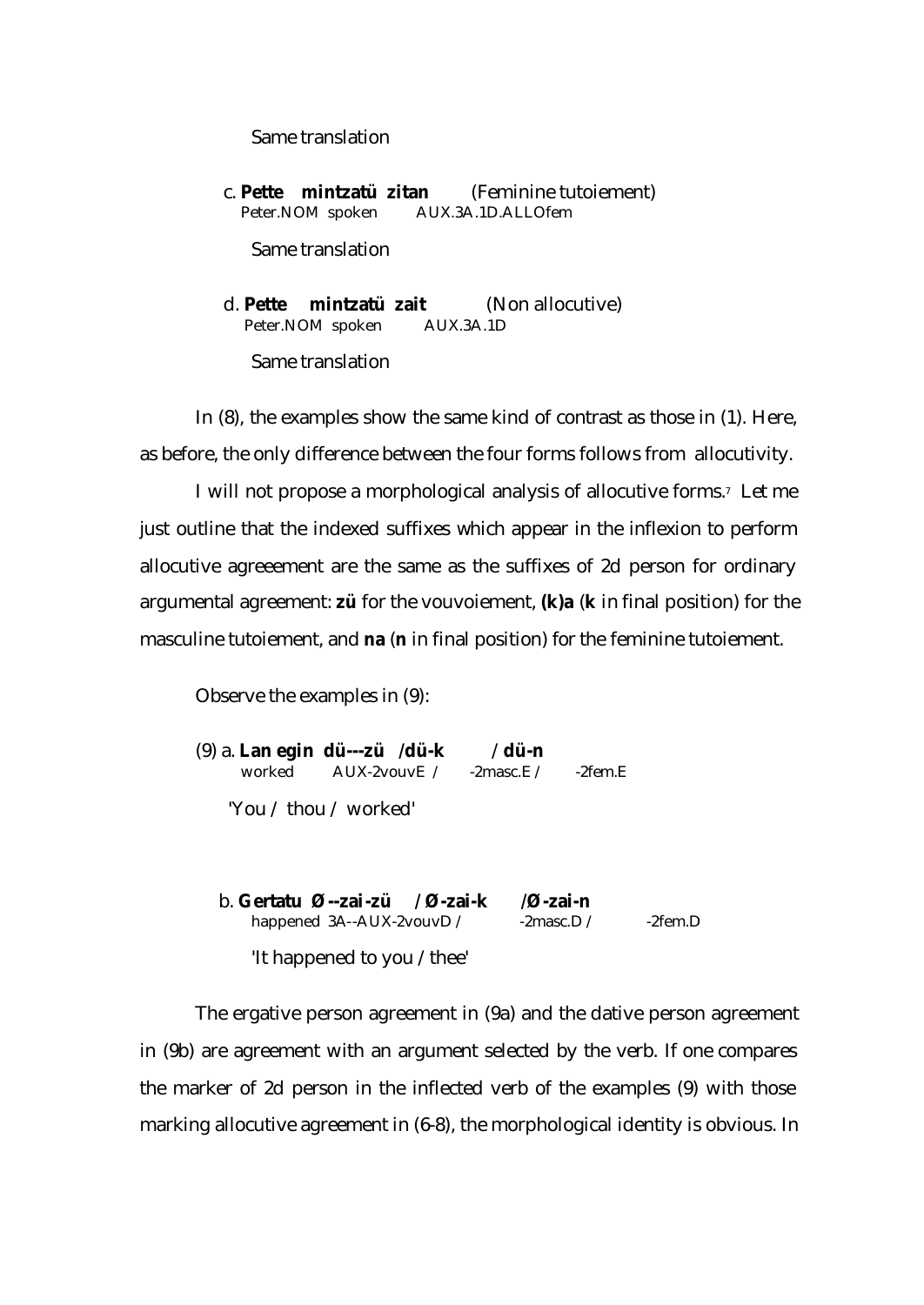all these cases the 2d person marker is the same, namely **zü** (2d polite), **k** (2d masc. fam.), and **n** (2d fem. fam.). Thus, as far as the form of the suffix is concerned, one cannot say whether the marking of the addressee in allocutive inflexions corresponds to a dative or an ergative suffix;<sup>8</sup> (see however  $(12b)$ ) below). In fact this question has no syntactic relevance, since allocutive agreement is compatible with overt realization of both dative and ergative argumental agreement. Thus, it is independent of them, and, as we will argue below, it has neither case nor Case.<sup>9</sup>

(10) a. **Lan egin d-i---zü------gü** worked AUX-ALLOvouv-1plE.

'We worked' (Vouvoiement)

 b. **Zahartzia hullantü Ø--zi--ta---zü** oldness.NOM approached 3A--AUX-1sgD--ALLOvouv

'The oldness approached to me' (Vouvoiement)

In (10a) there are two suffixes following the root **-i**- (<**-ü**-): the first one corresponds to allocutive agreement (**zü**), the second one corresponds to ergative agreement (**gü**). In (10b) the situation is similar with the difference that the order of the agreement markers has changed: -**ta** is the 1st person dative and -**zü** the 2d person polite allocutive.10 Of course allocutive agreement is also compatible with both morphemes, dative and ergative person markers, when they co-occur together; see (11) below:

(11) **Eman Ø-dei-tz--o----zü------gü** given 3A-AUX-A.pl-3sgD--ALLOvouv-1plE 'We gave them to him' (Vouvoiement)

The allocutive marker can appear with any inflected verb form provided it is a bare form or a form with assertive prefixes such as the negation or the positive particle **ba**- (for a more precise characterization, see the discussion of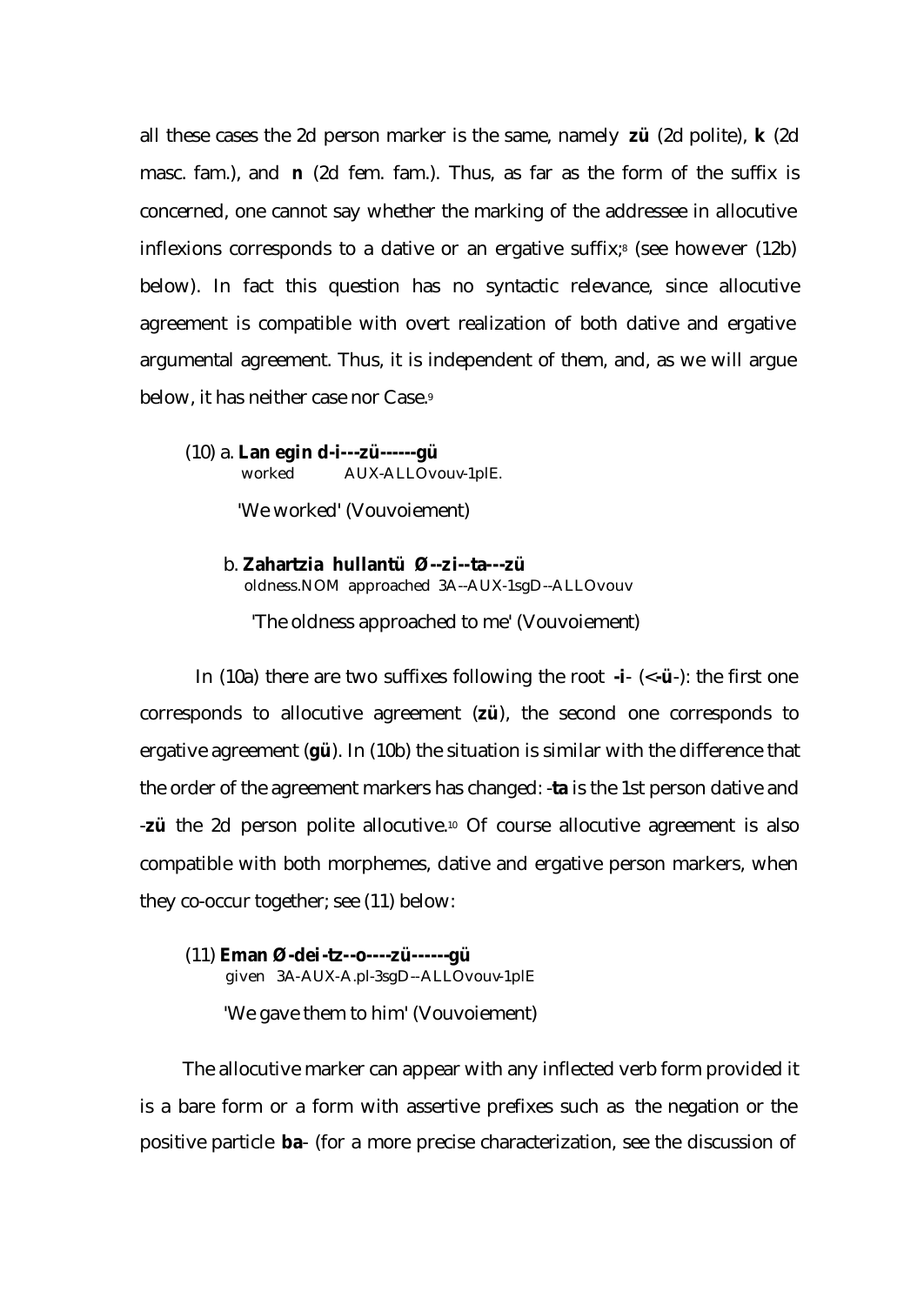syntactic restrictions in section 3). Further, all types of tenses and modes are compatible with the allocutive, except the Imperative.11 Both synthetically and compositionally inflected verbs have allocutive forms.<sup>12</sup>

However, something puzzling occurs when the inflected form would have to be **izan** 'to be' and there is no dative agreement marker. In this case, instead of **izan** 'to be', †**edun** 'to have' must be used with allocutive forms, i.e. the auxiliary of transitive and nonunaccusative [+ASPECT] verbs.13 Consider  $(12)$ :

(12) a. **(Ni) etorri n--a--iz** I.NOM come 1A-+Pr-AUX

'I came' (Non allocutive)

 b. **(Ni) etorri n--a-u---k** I.NOM come 1A-+Pr-AUX-ALLOmasc 'I came' (Masculine tutoiement)

(12b) is the allocutive form of (12a). (12b) differs from (12a) in (i) the selection of the auxiliary, since -**iz** is the auxiliary root of **izan** 'to be' in (12a), while -**u**- is the auxiliary root of †**edun** 'to have' in (12b); (ii) the suffixation of 2d person marker **k**. Now, compare the inflected form of (12b) with (12c) below:

(12) c. **(Hik) (ni) ikusi n-a--u--k** you.ERG me.ACC seen 1A-+P-AUX-2mascE 'You saw me'

The auxiliary form in (12b), which corresponds to the allocutive form of an unaccusative verb, and the auxiliary in (12c), with a transitive verb, are the same. In (12b) the allocutive shows up just like an ergative agreement marker.<sup>14</sup> However, all the restrictions mentioned above still hold. Thus, for example,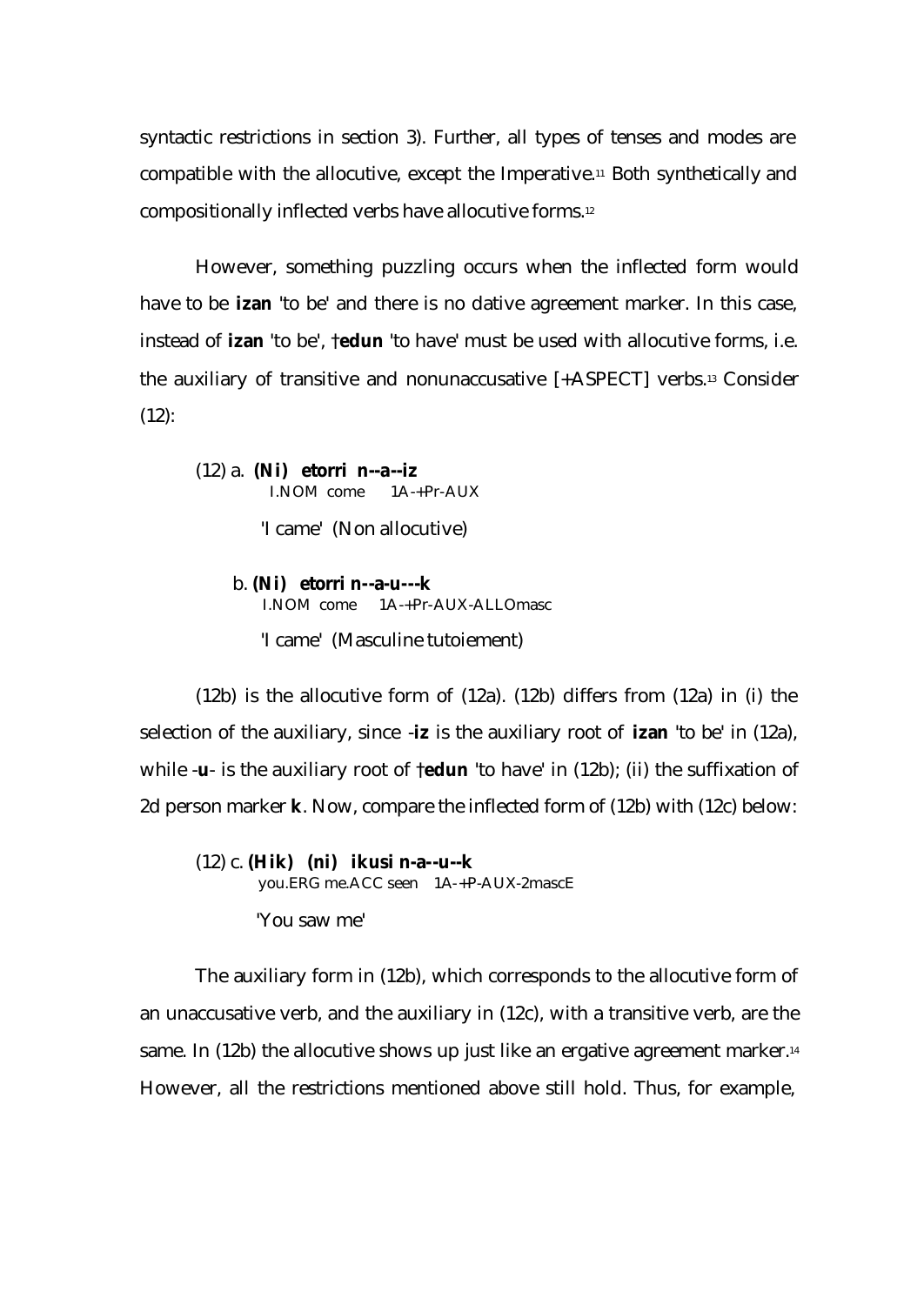overt realization of the allocutive is excluded in (12b), while the 2d person pronoun is licensed in (12c).

 Auxiliary changing in allocutive forms must be distinguished from implicative sentences, i.e. sentences where a stative predication is expressed by means of the transitive auxiliary used as copula (cf. Rebuschi 1982).15 Indeed these are two independent phenomena, and allocutive is compatible with implicative forms. Consider the examples in (13):

### (13) a. **Semea gerlara joana dut**

son.ACC war.ADL gone.RES AUX.3A.1E.

lit. 'I have the son gone to the war' (Non allocutive)

 b. **Semea gerlara joana diat** son.ACC war.ADL gone.RES AUX.3A.1E.ALLOmasc Same translation (Masculine allocutive)

The sentences in (13) are implicative sentences. (13a) is non-allocutive, whereas (13b) is allocutive. In (13), the resultative form of the unaccusative verb **joan** 'to go' is associated with the auxiliary †**edun** 'to have', although the regular auxiliary of unaccusative verbs is **izan** 'to be'. Thus, apparently, here too there is auxiliary changing. But this construction actually doesn't show auxiliary changing because it is bi-clausal (see Ortiz de Urbina & Uribe-Etxebarria *this volume*, and Oyharçabal 1990, for this kind of proposal within different analyses). Thus, in (13) †**edun** 'to have' is not an auxiliary but a verb.

Intuitively, there is some similarity between allocutivity and implicative forms. When the implicated is 2d person, an implicative form looks like an allocutive form, as often observed.16 However, they have a different distribution and syntactically they show several sharp differences as observed by Rebuschi (1982). Allocutive forms do not trigger any restriction on the aspectual marking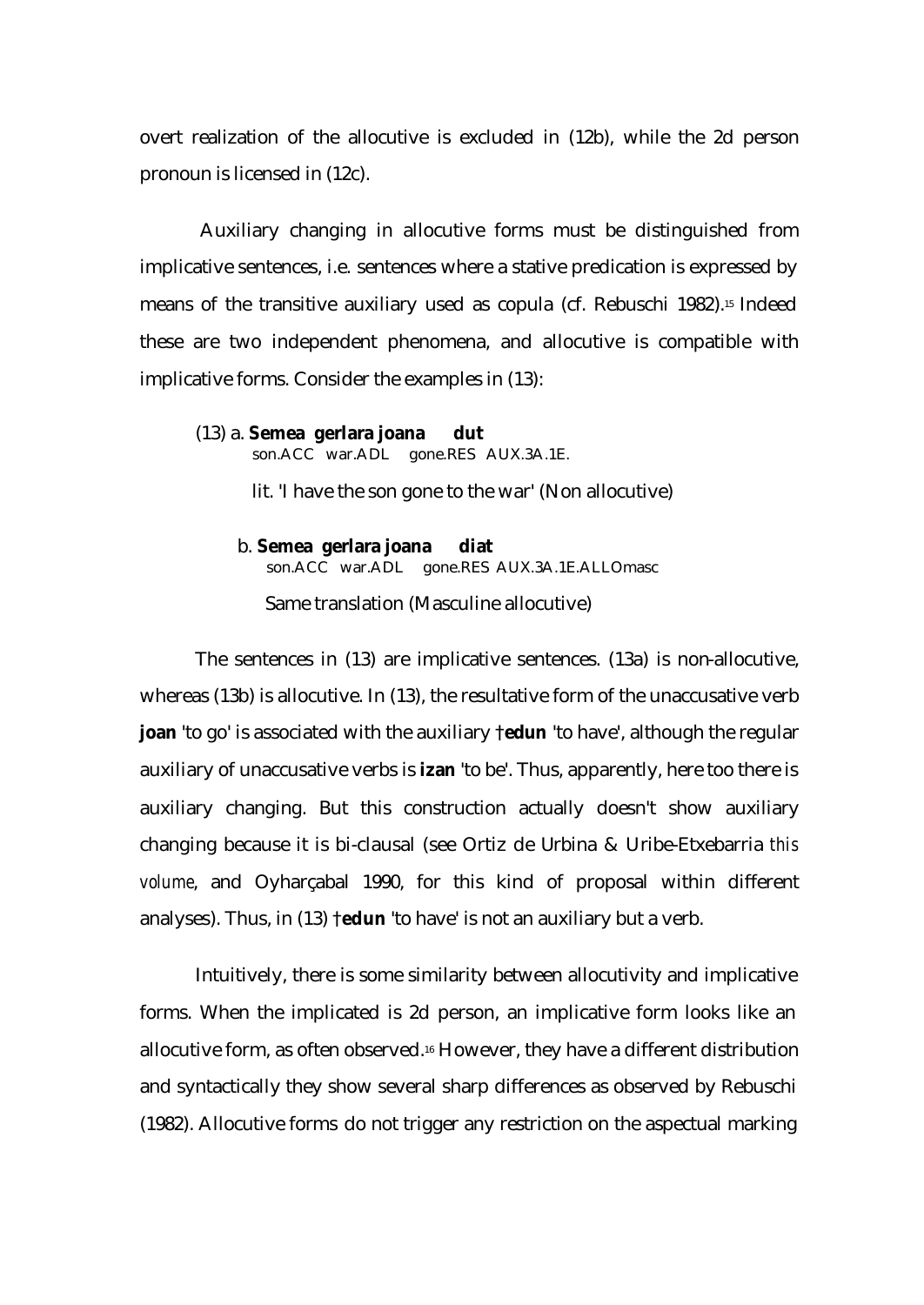of the main verb, whereas implicatives like (13) only occur when the embedded verb has the resultative marker (-**a**). Allocutive sentences have syntactic restrictions that implicatives don't have. For example, the latter can appear in relative clauses, or in embedded questions, whereas the former cannot (see below). Furthermore allocutivity is compatible with implicative forms as illustrated in (13b). This would be excluded if the allocutive were an 'implied' DP. This shows that auxiliary changing in allocutive inflexion must not be analyzed as some kind of bi-clausal construction.

2. How can we give an account of allocutive forms? The first idea which comes to mind is that this kind of phenomenon doesn't belong to syntax, since the allocutive is not an argument: it is not selected by the verb and has no thetarole. Thus, one could suggest that allocutive agreement is the result of a stylistic rule in the post-syntactical morphological component. It would be for example introduced as a Readjustment Rule in Halle's (1989) framework. Within this view one could assume that the allocutive has no syntactic existence, that it is not visible at LF, and that it is introduced at the PF level.<sup>17</sup>

 I will not discuss in detail such a possibility. Note, however, that such an analysis faces several problems. It predicts that allocutivity will play no role at LF, and this is hardly compatible with the fact discussed below that allocutive is excluded from questions and embedded sentences. Assuming a morphological explanation for example, one would have to say that, when the inflected verb is prefixed or suffixed, allocutive marking is blocked.18 This is, however, a disputable assumption because not all prefixes are incompatible with allocutivity. Furthermore there are contexts where allocutivity is blocked, although the inflected verb is bare.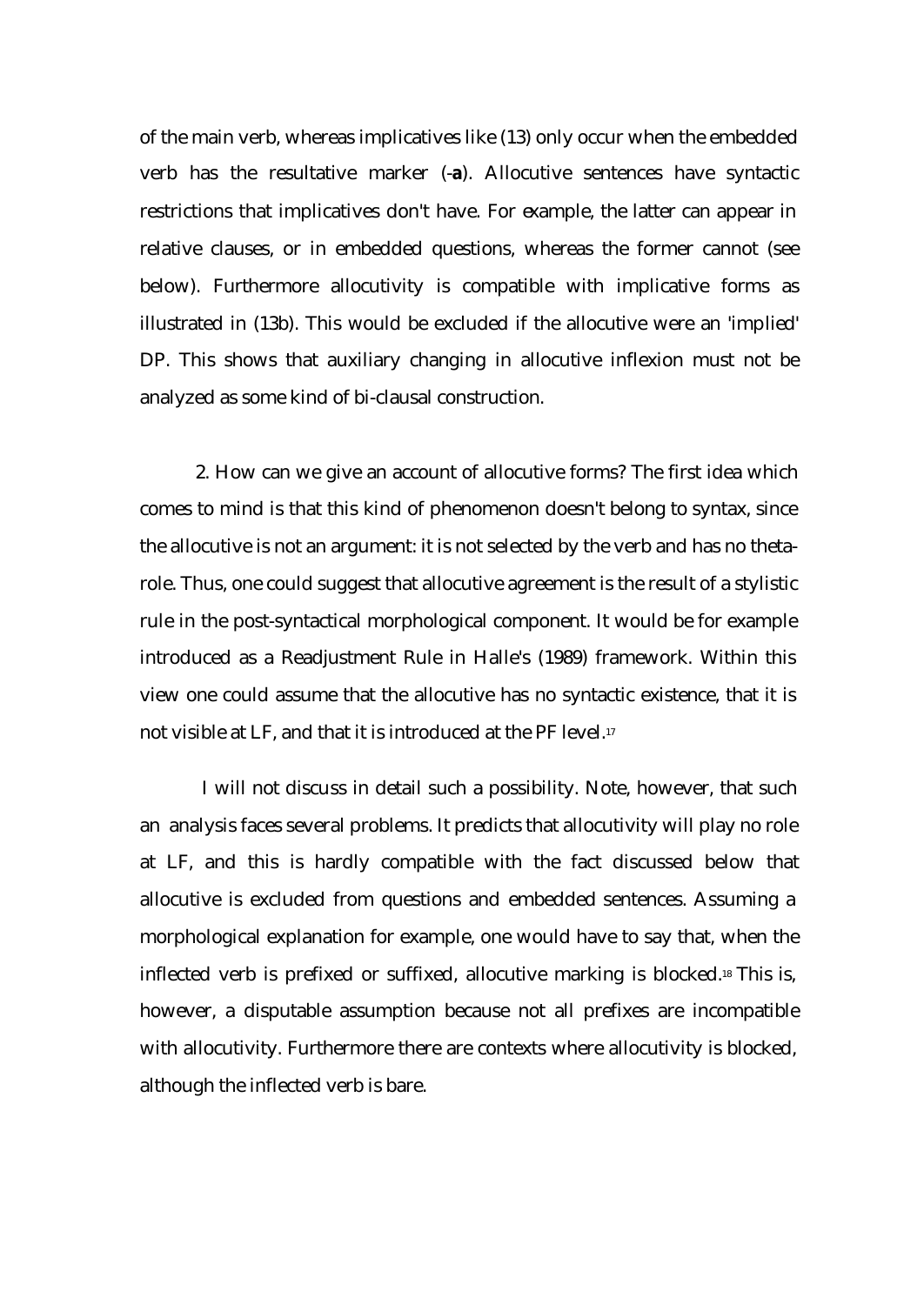To illustrate the first situation, I will contrast the assertive prefix **ba** and the suppositive prefix **ba** in (14):

(14) **Banenki banikek ba**.1E.IRR.know **ba**.1E.IRR.have.ALLOmasc 'If I knew, I would have'

In (14) the inflected verb in the protasis takes the suppositive **ba** as prefix and does not show allocutive agreement. On the other hand, the apodosis, where the verb takes the affirmative suffix, shows allocutive agreement. But the sentence is still grammatical. The suppositive **ba** is assumed to be a complementizer, hence allocutive agreement is blocked in the protasis. As we pointed out in (7), when allocutivity is available, it is obligatory. Thus, sentences must be coherent regarding the use of allocutivity. This is why, if it were available, the allocutive form would have to be used in (14); (Recall that allocutivity is obligatory in the familiar register for all dialects;) for example, (15) is ungrammatical:

(15) \***Ba-henki ba-nenkike**  if--2E.IRR.know ASS-1E.IRR.know 'If thou knew, I would know'

In the protasis of (15) the 2d person is an argument. However, the verb inflexion in the apodosis is not allocutive. The sentence is bad. It would be good if the inflected verb in the matrix sentence had the 2d masc person marker (-**k**) : **banenkikek** 'I would know' (masculine allocutive).

This show that the prefixes in (14), although morphologically similar, do not have the same properties with respect to allocutivity:19 assertive **ba**- is compatible with allocutive verb forms, while suppositive **ba**- is not.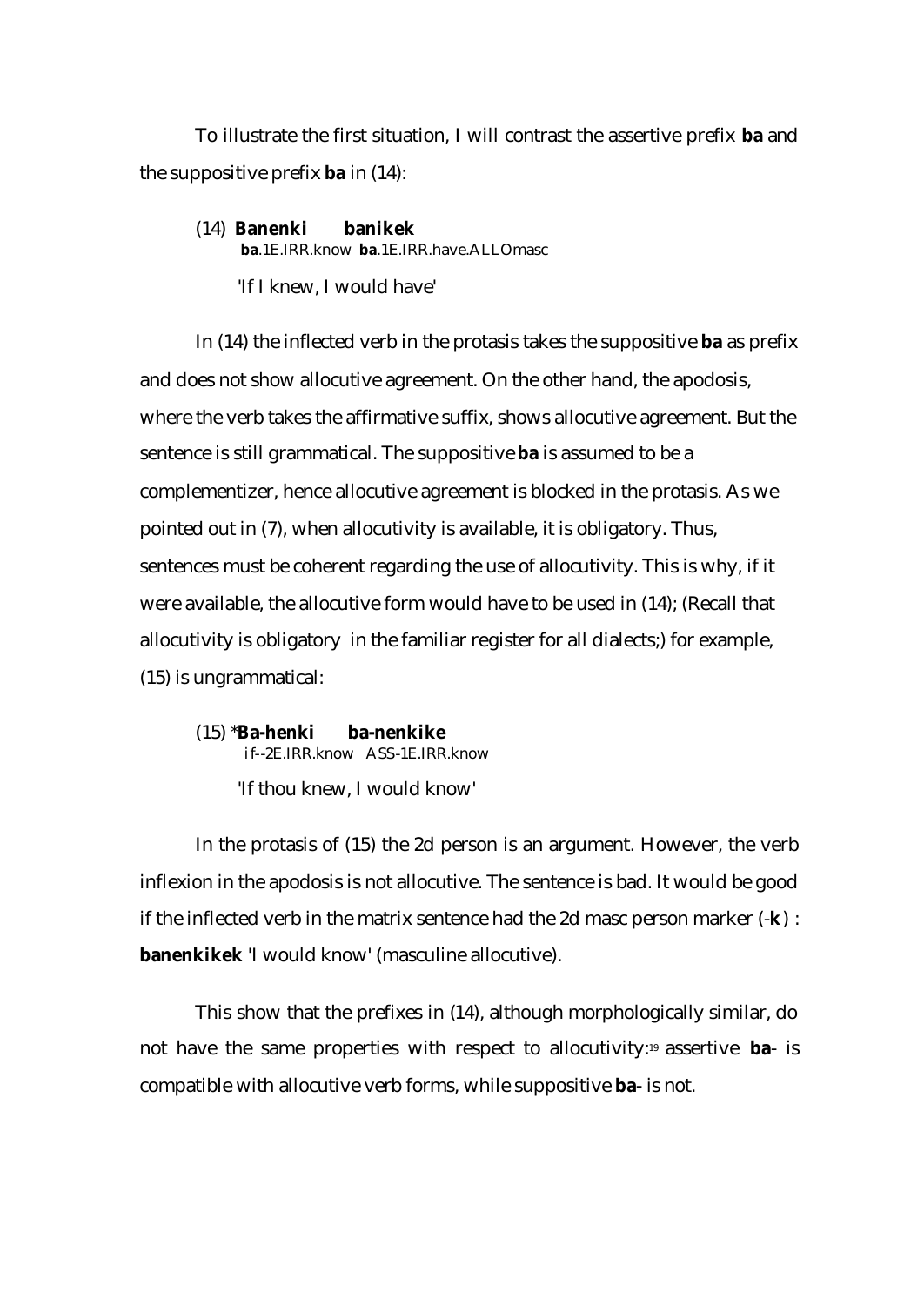The inadequation of a morphological explanation of allocutivity is also illustrated by the fact there are contexts where allocutive forms are not used, though the inflected form is bare. This is mainly the case in questions and is best illustrated in classical Basque and Souletian. In these dialects, assertives and interrogatives contrast sharply with respect to the occurrence of allocutivity. Consider (16):

# (16) **Hire amak badaki?** 2d.GEN mother.ERG **ba**.3A.know.3E 'Does your mother know it?'

The inflected verb in (16) does not carry allocutive agreement. But if allocutivity were available, it would have to be used, since the genitive pronoun is 2d person familiar. But without allocutive marking (16) is still well formed, because it is a question. Observe that in (16) the interrogative is not performed by adding an affix to the verb (cf. (28) below). Thus, the absence of allocutivity can only be attributed to syntactic constraints.<sup>20</sup>

Let us try now to give a syntactic analysis of allocutivity. First, we observe that the allocutive agreement marker is not linked to an overt DP within the sentence. So, assuming that agreement relations in verb inflection correspond to Spec-Head or government relations, the allocutive element looks like an empty category (hereafter, I will call the empty category corresponding to it  $e_{\text{ALLO}}$ ). Assuming the standard typology of empty categories, it cannot be a DP trace since there is no DP with which it can be related. It cannot be a PRO, since the agreement implies that it is in a governed position (assuming that agreement implies at least government). Can it be pro or a variable? I will show first that it is not pro.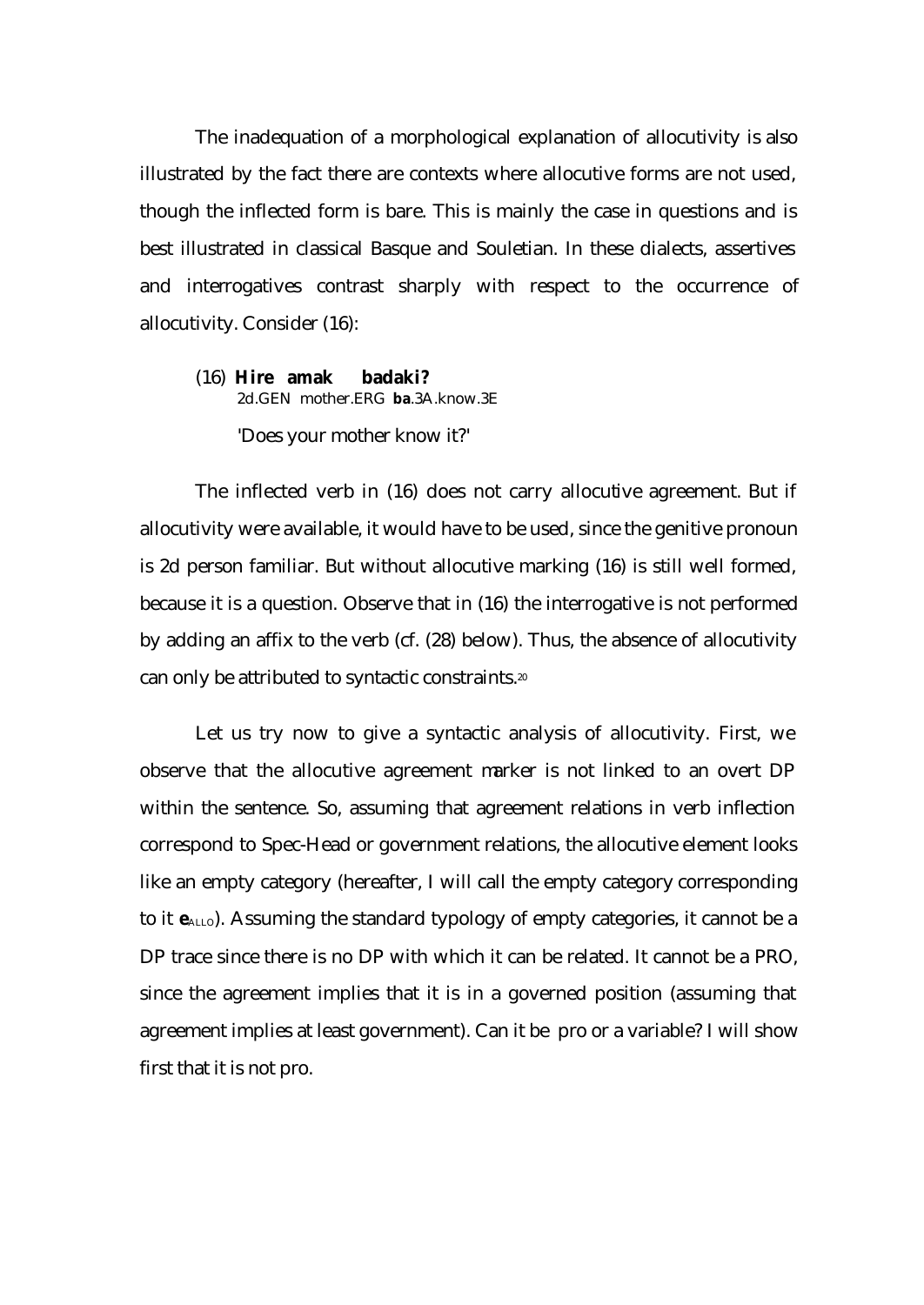Empty pronomimal forms which trigger verb agreement are a typical illustration of pro. Basque, which has rich multi-case agreement, is a pro-drop language, with null subject and null object, as illustrated in most of the examples above. Does allocutive agreement imply the existence of allocutive pro?

 There is in fact one argument which seems to support the pro-analysis for  $e_{\text{ALLO}}$ : namely the fact that allocutive marking and agreement with an argument 2d person are mutually exclusive. If allocutivity is an independent phenomenon, why is it that inflected verbs countaining a 2d person plural marker cannot be marked for allocutivity? Consider (17):

(17) a. pro **Lan egin duzue**  2pl.ERG worked AUX.2plE

'You (pl.) worked'

b. \***e**ALLO pro **Lan egin dinazue** 2pl.ERG worked AUX.2plE.ALLOfem

Same translation (speaking to one woman (familar register))

(17) is an example of a sentence where the only argument is the 2d person plural. I first give in (17a) the only available inflected form which is not allocutive. I also give in (17b) the reconstructed form one would expect if allocutivity were available (here feminine 'tutoiement' in standard Basque). But the result is ungrammatical in the last case.

(17b) reflects a more general property of Basque verb inflexion. Indeed, within verb inflexions, person agreement markers never can corefer or overlap. See (18):

(18) \*pro pro **Mirailean ikusi gaitut**  1sg.ERG 1.pl.ACC mirror.LOC seen 1plA.AUX.1E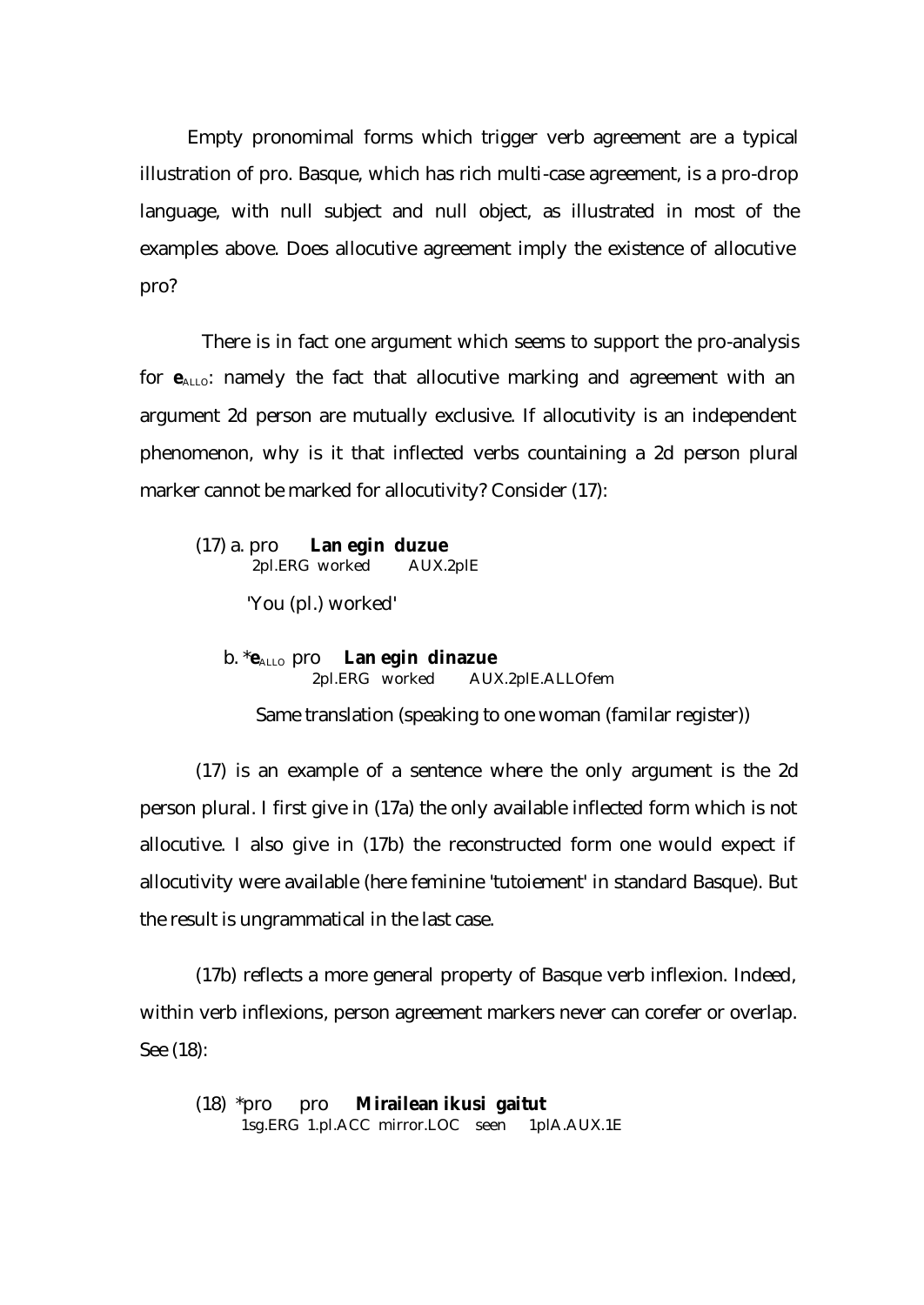## 'I saw us in the mirror'

One could suggest that the explanation for (18), and presumably for (17b) too, falls under the Binding Theory. First, notice that argumental anaphors are always 3d persons in Basque. Actually, the reflexive form of 1st and 2d persons looks like an ordinary DP. For example the reflexive for the 1st person is **ene burua** lit. 'my head', which requires 3d person agreement in the verb inflection, like in (19) below, where the verb agrees with the anaphoric form:

(19) pro **Ene burua hilen dut** 1sg.ERG 1sg.GEN head.ACC kill.FUT 3sgA.AUX.1sgE lit**. '**I will kill my head (= I will commit suicide)'

Therefore in (18) there are two 1st person pronominal forms within the same relevant domain. This results in a violation of Principle B of the Binding Theory. Thus, if we want to extend this explanation to (17), we must assume **e**ALLO to be pronominal too, since it seems to display the same effects as argumental pronouns with respect to the Binding Theory.

There are however some important differences between argumental pro's and  $e_{\text{ALLO}}$ . Let me outline two of them :

- First,  $e_{ALLO}$  cannot bind a lexical anaphor, but argumental pro's can.21 Consider the following contrast:

| $(20)$ a. $pro_i$ Hire buruarekin, mintzatzen haiz |                 |  |
|----------------------------------------------------|-----------------|--|
| 2sg.NOM 2d.REF.SOC                                 | speaking AUX.2A |  |
| 'You are speaking with yourself'                   |                 |  |

|                          | b. $*_{\mathsf{A}\text{L}\text{Loi}}$ pro $_k$ Hire buruarekin, mintzatzen nauk |  |                       |  |  |
|--------------------------|---------------------------------------------------------------------------------|--|-----------------------|--|--|
| speaking 1A.AUX.ALLOmasc |                                                                                 |  | 1sg. NOM 2d REF. INST |  |  |
|                          |                                                                                 |  |                       |  |  |

'I am speaking with yourself'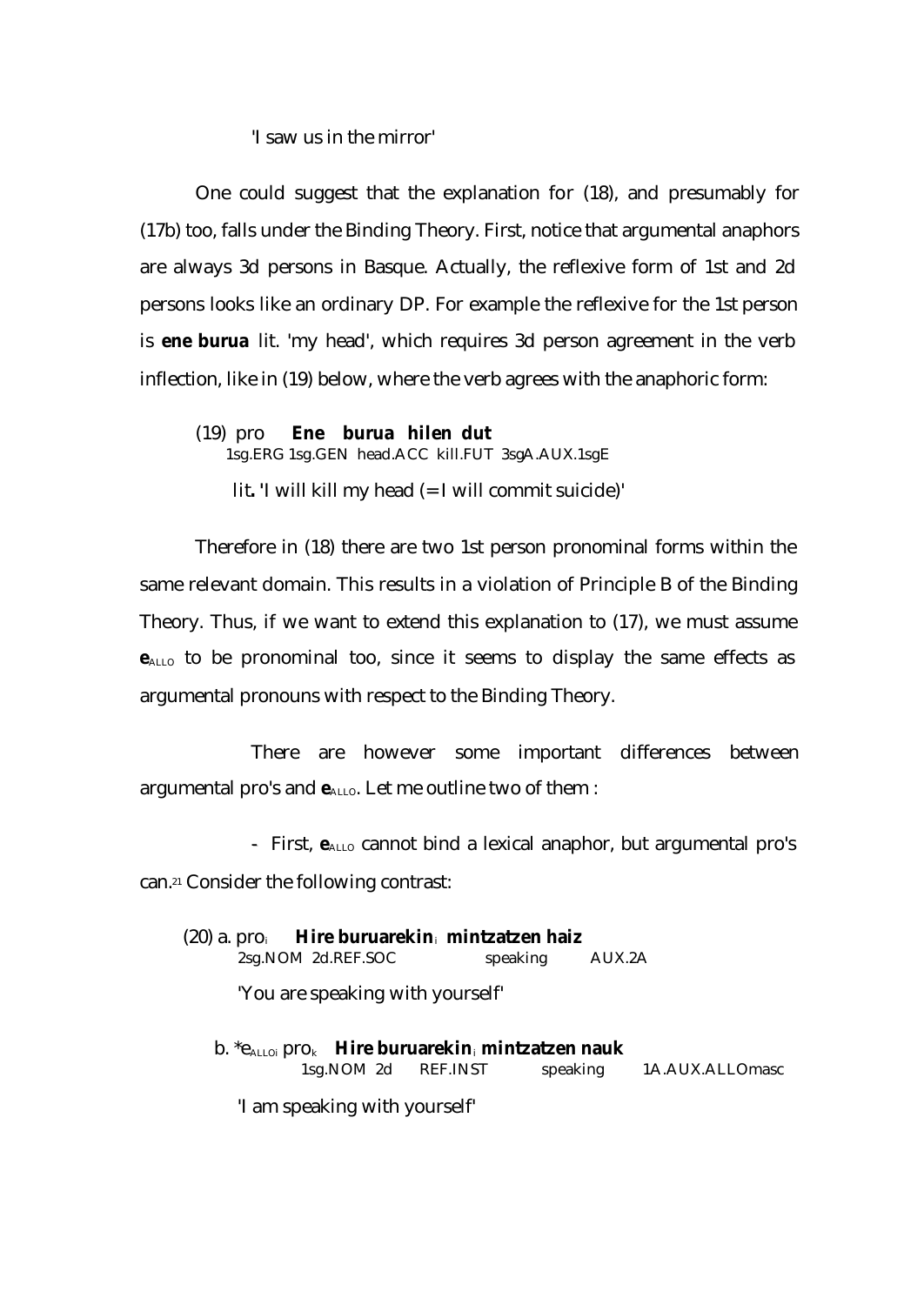In (20a) the sociative DP is a reflexive form. It is bound by the subject pro (2d person). The sentence is well formed. In (20b), the reflexive sociative (2d person) is not bound by the subject pro (1st person). However, Inflexion contains allocutive agreement. If  $e_{\text{ALLO}}$  were pro and in argument position, we could expect it to bind the sociative phrase. But the sentence is bad. Thus, unlike argumental pro's,  $e_{\text{ALLO}}$  is not able to bind an anaphoric form.

The same kind of evidence can be found with genitive anaphors in classical Basque (modern Basque doesn't have 1st and 2d person inherent genitive anaphors). As shown in Rebuschi (1986), classical Basque had 2d person anaphoric genitives. In this dialect, **hire** was the pronominal form for 2d person genitive in familiar register, and **heure** its anaphoric equivalent. Now consider the data in (21); (cf. Sarasola (1980), for similar examples):

# (21) a. \*pro<sup>i</sup> **Hire**i **ama ikusi duk** 2sg.ERG 2sg.GEN mother.ACC seen 3A.AUX.2masc.E

'You saw your own mother'

 b. **e**ALLOi prok **Hire**i **ama ikusi diat** 1sg.ERG 2sg.GEN mother.ACC seen 3A.AUX.1E.ALLOmasc

'I saw your mother' (allocutive)

In (21a), pro (2d ergative) binds the genitive inside the object DP. Hence the anaphoric form of the genitive (**heure**) would have to be used in this dialect (instead of **hire**). This is why (21a) is not well formed. In (21b), pro (1st person) doesn't bind the genitive DP (2d person) within the object DP, because they have different indices. But again, if  $e_{\text{ALLO}}$  had the properties of argumental pro's, it would bind the genitive phrase (both are 2d persons) and the sentence would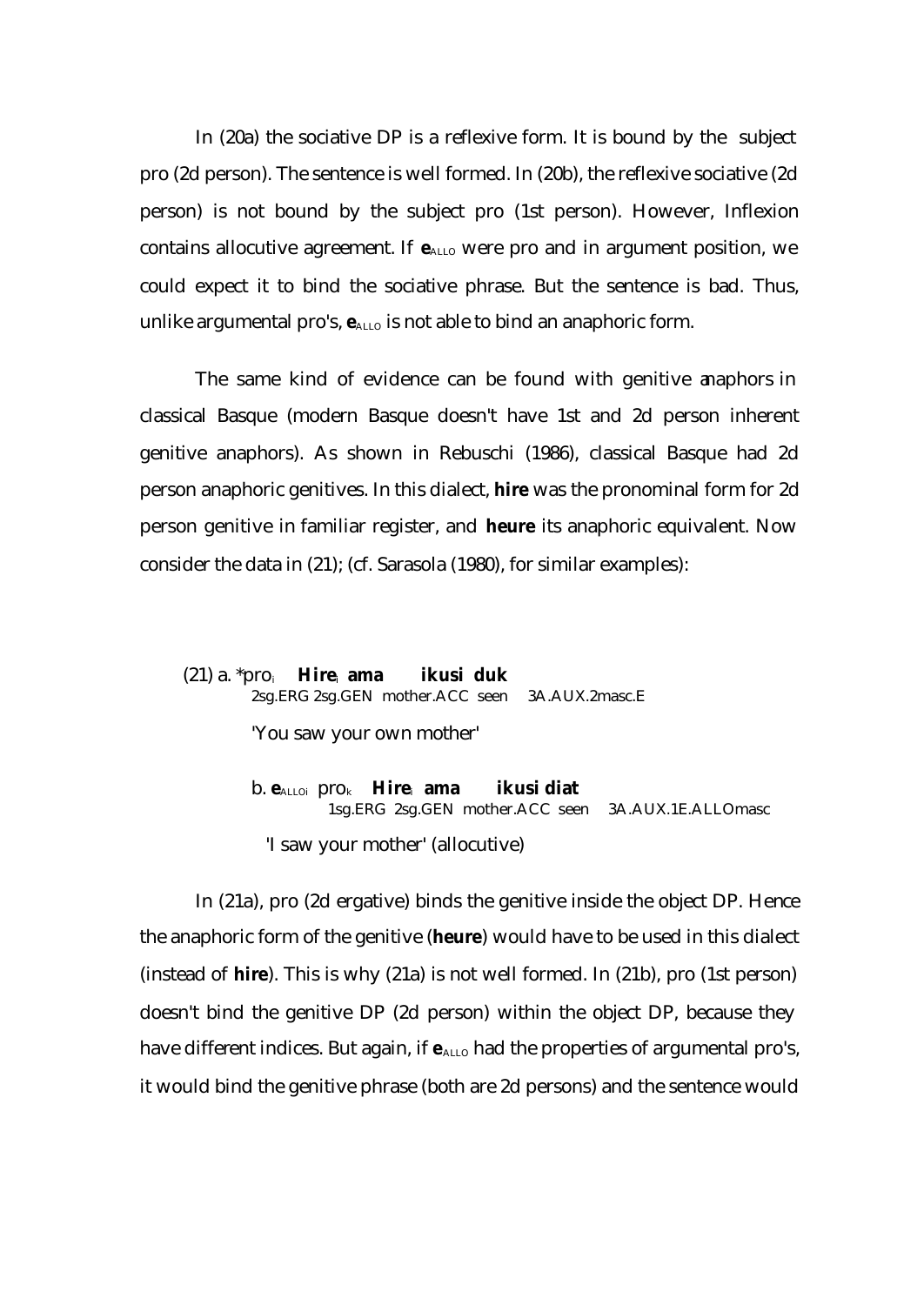be ungrammatical, just like (21a). However it is well formed, because  $e_{\text{ALLO}}$  is not an A-binder.

- The second difference between pro's and  $e_{\text{ALLO}}$  is the following: pro (I put aside the case of expletive pro) can alternate with overt realization of the pronoun, while the allocutive entity can never be overt. So we obtain the constrast in (22):

# (22) a. **Hik lan egin duk** 2sg.ERG worked AUX.2sg.mascE

'You worked' (Masculine "tutoiement")

 b. \*pro **Hi /hik /hiri mintza niaitekek** 2sg.ABS/2sg.ERG/2sg.DAT parler 1A.AUX.POT.ALLOmasc.

'I can speak' (Masculine "tutoiement")

In (22a), the ergative pronoun is overt and the sentence is perfect. However, in (22b), where the allocutive is overt, the sentence is ungrammatical, irrespective of the case of the overt 2d person pronoun: absolutive, ergative or dative (apart from the allocutive, these are the three cases which trigger verb agreement in Basque). I will posit that the lack of Case blocks overt realization of **e**ALLO (Case Filter). Assuming Rizzi's (1986) proposal regarding the licensing of pro (i.e. that pro must be Case-marked), this is a strong indication that  $e_{\text{ALLO}}$  is not pro.

The above discussion, thus, supports the hypothesis that  $e_{\text{ALLO}}$  is not in argument position and that it is not pro. Furthermore, the syntactic restrictions on allocutivity we examine in the 3d section cannot be explained within a proanalysis of  $e$ <sub>ALLO</sub>.

Now let us consider the last remaining option:  $e_{\text{ALLO}}$  is an empty category generated in nonargument position, and its features are [-anaphor, -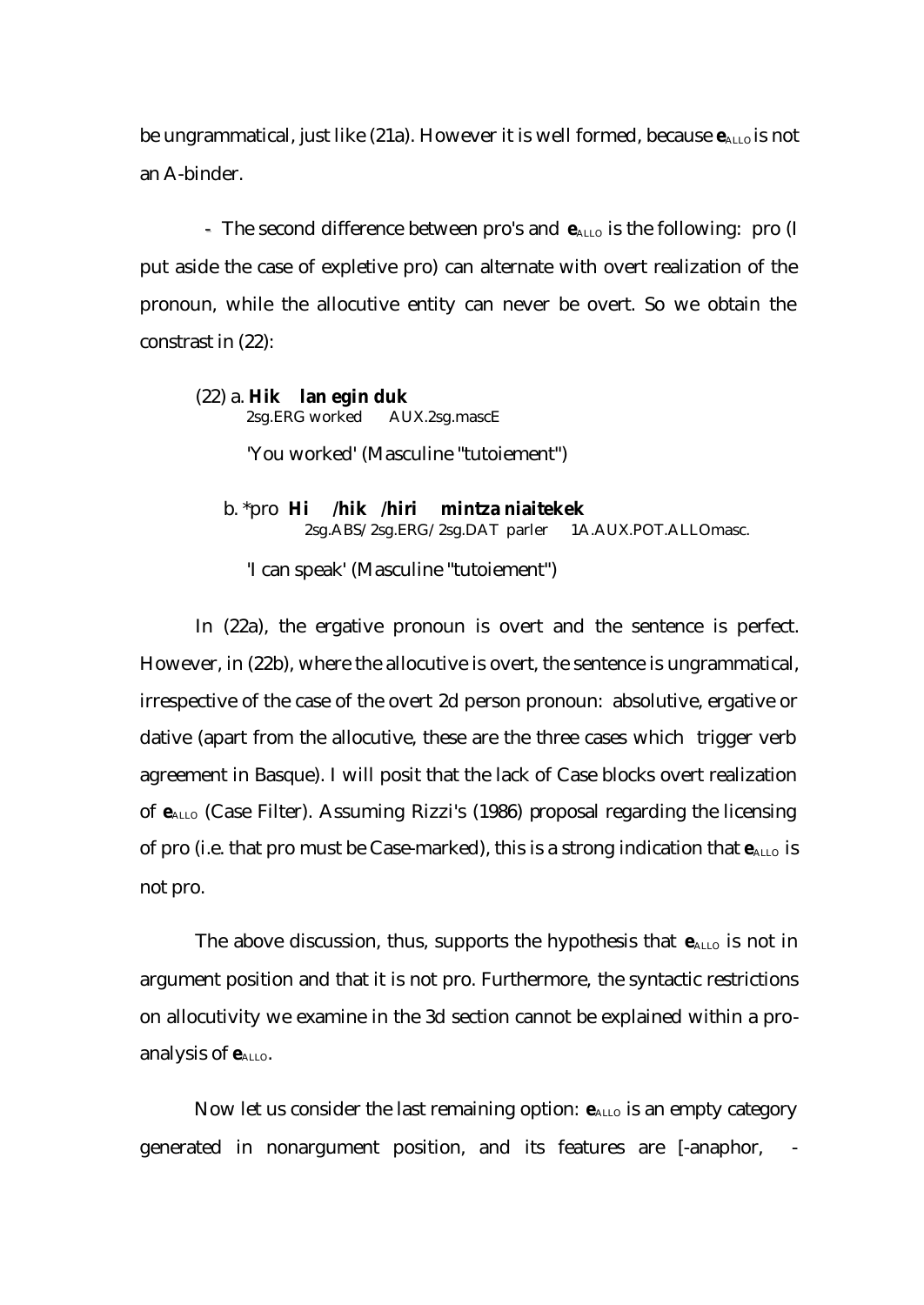pronominal] (i.e. the features of variables and R-expressions in Chomsky 1981). At first sight, it does not seem there is any counterevidence giving these features to  $\mathbf{e}_{\text{\tiny{ALLO}}}$ .<sup>22</sup>

As we saw before, since allocutivity is excluded when a 2d person argument is affixed to the inflected form,  $e_{\text{ALLO}}$  is never anaphoric.

On the other side,  $e_{\text{ALLO}}$  is always free within the root tensed sentence it belongs to.<sup>23</sup> However, one cannot directly show whether  $e_{\text{ALLO}}$  obeys either the Principle B or the Principle C of the Binding Theory, because there is no context where (i)  $e_{ALLO}$  would be free in a given domain D (the first clause which countains it), and (ii) where it would be coreferent with a DP binding it and belonging to the domain D' (D' including and distinct from D). This situation cannot be found, because it requires the allocutive to be realized within an inflected *embedded* sentence. But C is not available to  $e_{\text{ALLO}}$  in embedded sentences, and, therefore, allocutive forms are excluded from all embedded sentences; see section 3.

Observe that the last point is independent of binding constraints, since the exclusion of allocutive forms from embedded sentences also occurs when **e**ALLO is not bound at all. What I wish to point out is that (23a) below is ungrammatical, not (at least, not only) because it is coreferent with an DP in the matrix sentence, but because it belongs to an embedded clause. This is shown in (23b) where the allocutive is free in the whole sentence. However, the sentence remains ungrammatical:

(23) a.\*pro **[e**ALLO **Manex joanen duala] uste duk**  2d.ERG John.NOM go.FUT 3A.AUX.ALLOmasc. think AUX.2mascE 'You think that John will(+ALLO) go'

b. **\*Ez beza inork pentsa [e**<sub>ALLO</sub> **Manex joanen duala]**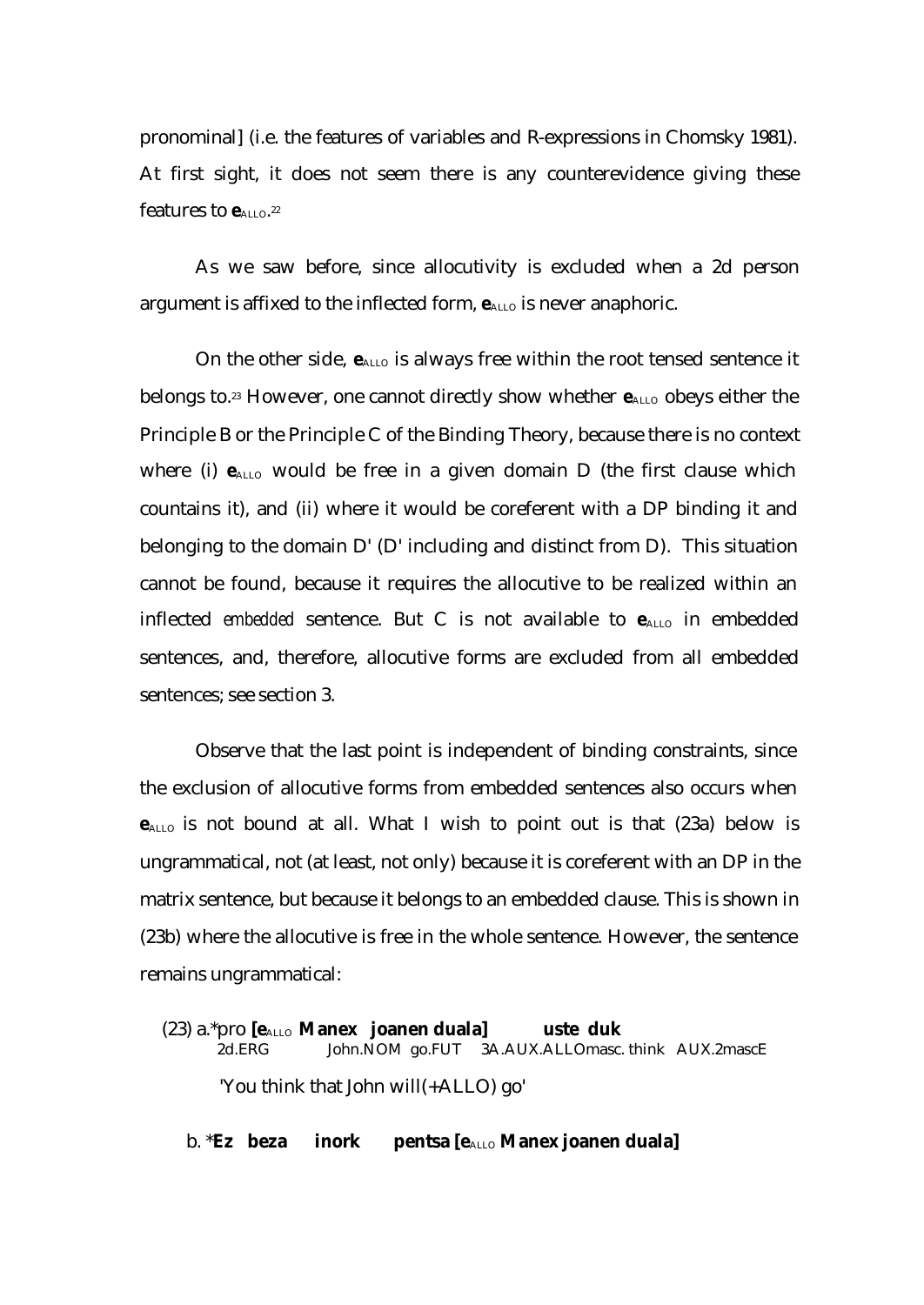NEG IMP.AUX.3E nobody.ERG think

'Don't anybody think that John will(+ALLO) go'

In (23b), the embedded sentence has allocutive inflexion.  $e_{\text{ALLO}}$  is free, since there is no 2d person argument in the matrix sentence (contrary to (23a)). Furthermore, the matrix verb being imperative, it is not allocutive. Although **e**<sub>ALLO</sub> is free in (23b), the sentence is still ungrammatical.

Let us now we assume that UG allows to generate allocutive operators.

 In the case of Japanese honorific *teinei go* this would be mediated by the use of specific morphemes affixed to the verb. In the case of Basque this is realized by means of an empty operator carrying verbal agreement and binding a variable at LF.

In Japanese, the performative affix moves at LF in order to have scope over its sentence. This is why for example this morpheme cannot be used in indirect questions with matrix verbs like **sitteiru** 'to know', which subcategorizes for [+WH] complements. Indeed, in this case, at LF the moved allocutive morpheme does not allow the matrix verb to govern the  $[+WH]$ element (**ka**) in Comp; cf. Miyagawa 1987.

(24) **Boku wa [ dare ga kuru** / **\*ki---masu ka] sittei-masu** I TOP who NOM come come-POL Q know- POL 'I know who will come'

Let us now formulate an empty-operator-analysis of  $e_{\text{ALLO}}$  in Basque. First we must analyze the syntactic restrictions on the distribution of allocutive agreement.

3. In the eastern dialects where they show up in the sharpest way, syntacic restrictions on allocutivity can be characterized roughly as follows: allocutive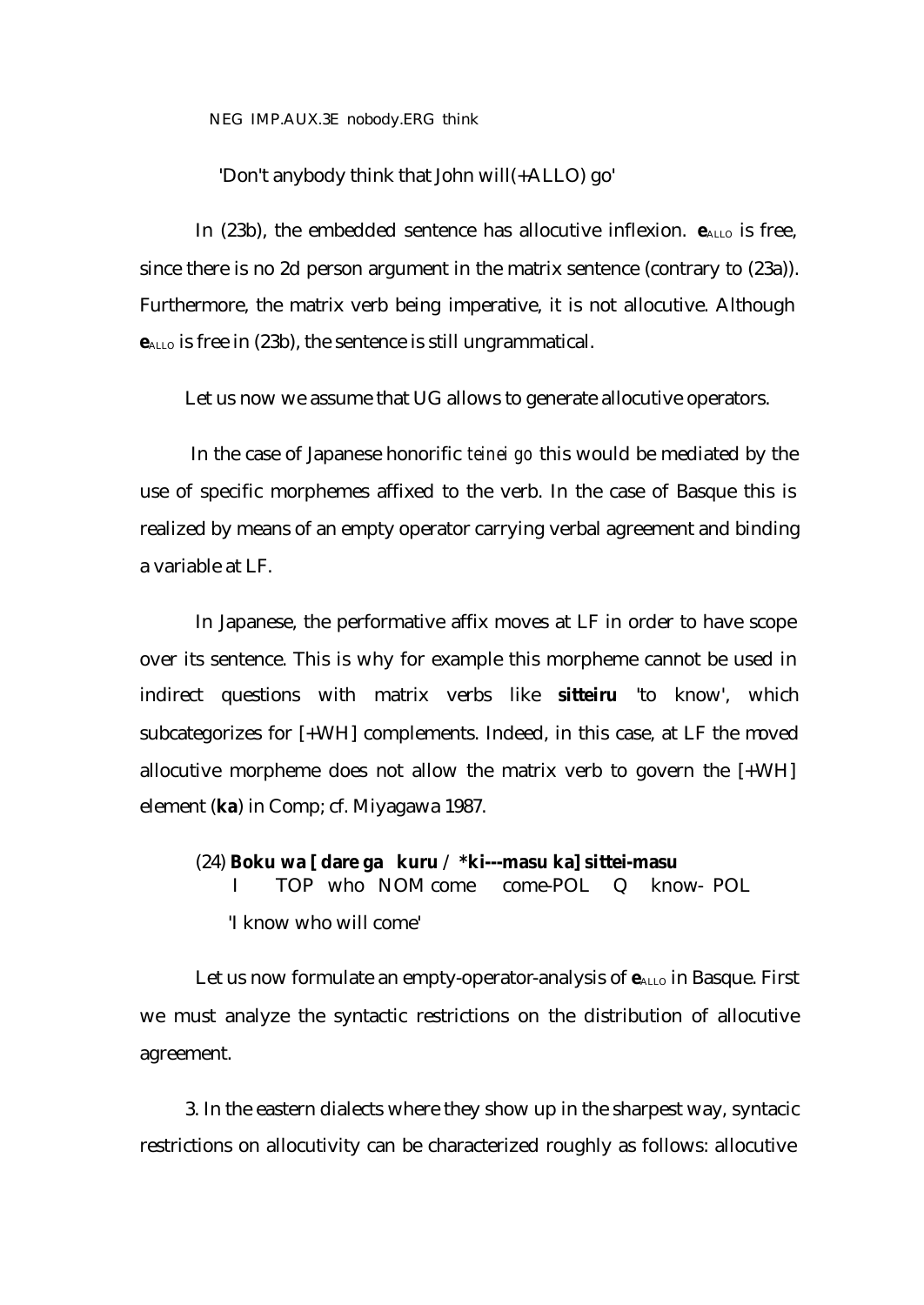forms are excluded from any sentence where C gets some feature such as  $[+]$ WH], or from any sentence where C is filled by a lexical element or its trace. In the general case, this includes embedded sentences. This is why Basque grammarians sometimes have used allocutivity as a criterion in order to determine whether a sentence is or is not subordinated (see nevertheless fn. 18). For example, in (14), we give an example where the prefix **ba**- appears twice. In one case it corresponds to an assertive morpheme, and it is compatible with allocutive inflexion; in the other case it corresponds to a suppositive prefix in a protasis, and is not compatible with the allocutive inflexion. The suppositive **ba**-, thus, contrary to the homonymous assertive prefix, must be analyzed as a Complementizer-type element, similar to **if**, even though it is realized at PF as a verbal prefix.

 I give below other examples where allocutive agreement is excluded:<sup>24</sup> within a relative clause in (25), a subjunctive complement sentence in (26), an indirect question in (27), an interrogative in (28):

(25) a. **[Lo egiten duen] gizona Manex dun** sleeping AUX.3E.COMP man John COP.3A.ALLOfem 'The man [who is sleeping] is John'

 b. \***[Lo egiten dinan] gizona Manex dun** sleeping AUX.3E.ALLOfem.COMP man.the John 3A.COP.ALLOfem

## Same translation

In (25a), the inflexion inside the relative clause doesn't show allocutive agreement contrary to the inflexion in the matrix sentence. The sentence is well formed. In (25b), the allocutive agreement is marked on the inflexion of the relative clause, and ungrammaticality results.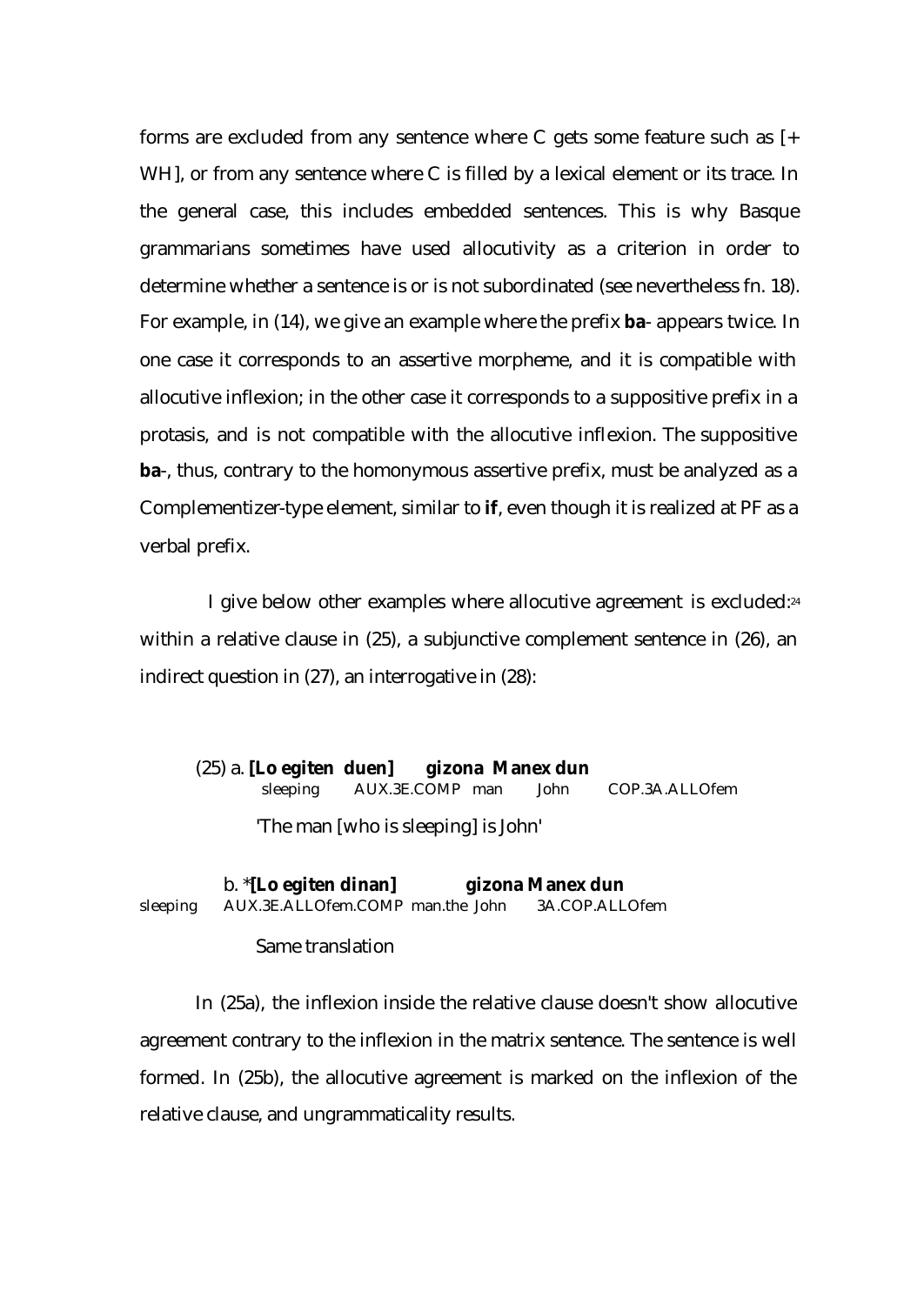(26) a. **Ez dinat nahi [gerta dakion]** NEG AUX.1E.ALLOfem want happen 3A.AUX.3D.COMP

"I don't want it to happen to him'

# b. \***Ez dinat nahi [gerta diakionan]**  NEG AUX.1E.ALLOfem want happen 3A.AUX.3DALLOfem.COMP

Same translation

In (26a), the matrix inflected verb has an allocutive marker. Not the embedded sentence which corresponds to a subjunctive form. The example is good. However when the allocutive agreement is marked in the inflexion of a subjunctive sentence like (26b) the sentence is ungrammatical.

(27) a. **Ez dakinat [zer gertatu den]** NEG know.1E.ALLOfem what.NOM happened 3A.AUX.COMP

'I don't know what it is'

## b. \***Ez dakinat [zer gertatu dunan]**

NEG know.1E.ALLOfem what.NOM happened 3A.AUX.ALLOfem.COMP

Same translation

In (27a), the indirect question, contrary to the matrix sentence, doesn't contain allocutive agreement. Thus, the example is well formed. When, on a par with (27b), the allocutive agreement shows up in the inflection of the embedded question, ungrammaticality results (with the required interpretation).

(28) a. **Lan egiten duia hire lagunak?** work AUX.3E.Q your friend.ERG

'Does your friend work?

 b. \***Lan egiten dina hire lagunak?** work AUX.3E.ALLOfem.Q your friend.ERG

Same translation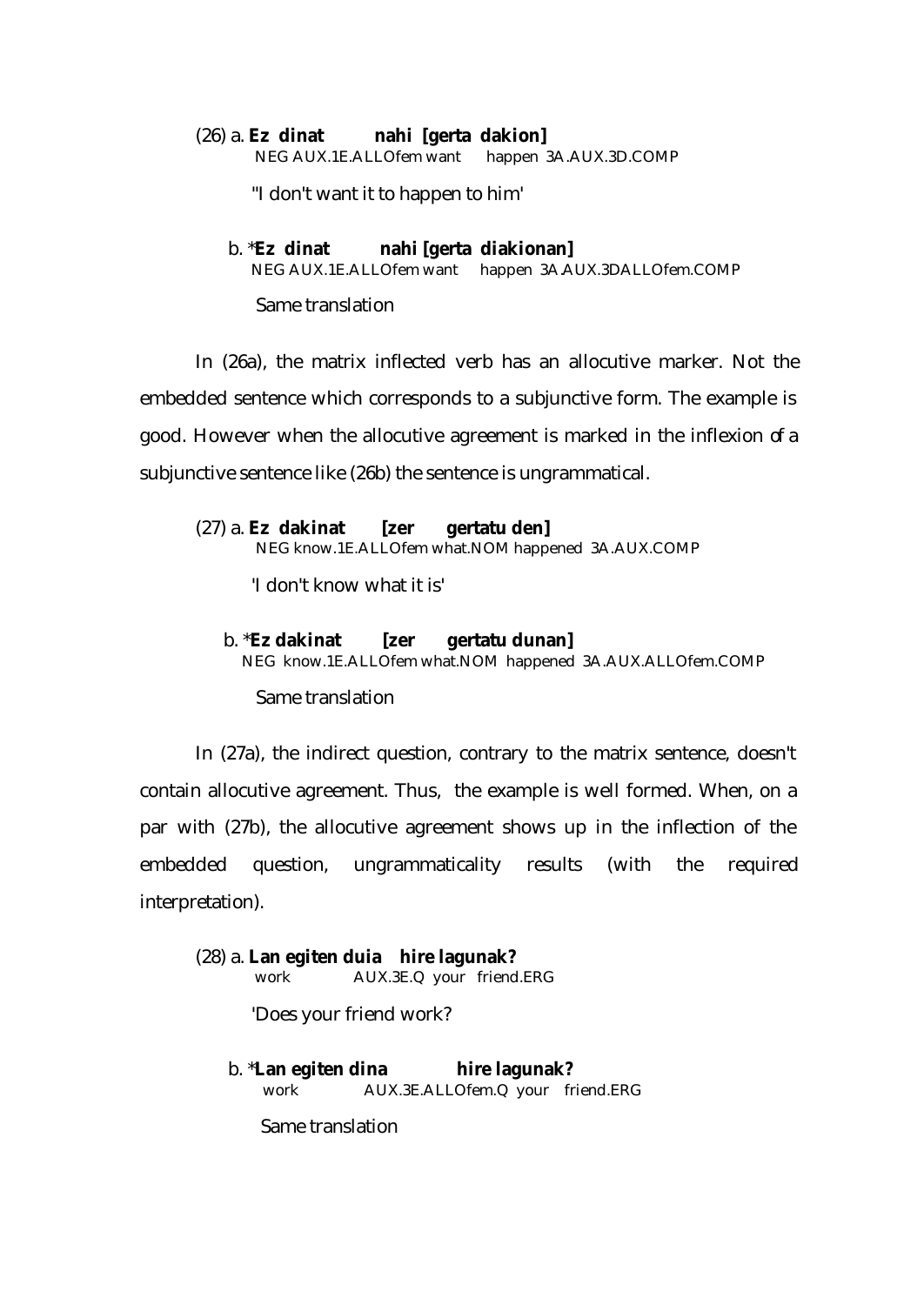In (28a), **hire** 'your' is the genitive form of the familiar 2d person. As we noticed above, allocutive agreement is required in familiar register. However (28a) is well formed, as opposed to (28b), which is not well formed, because allocutive agreement appears within the inflected auxiliary.<sup>25</sup>

The above restrictions on the distribution of allocutive forms suggest there is a close relationship between allocutive and Comp. How can we explain this?

Two possibilities come to mind; either the allocutive operator (hereafter Op-allo) itself is an element of C, or it is an element of IP which moves to Comp at some level.

If we take the first option, syntactic restrictions can be formulated straightforwardly (Rebuschi 1984), but the fact that allocutive marking is realized by means of verbal inflection remains unexplained. It would be necessary to admit either some ad-hoc stipulation making the allocutive features percolate down to I through CP, or obligatory Verb-movement to I at sstructure.<sup>26</sup>

The second option is that Op-allo is generated directly adjoined to IP, and that allocutive agreement expresses a structural relation between a head and its specifier or an element adjoined to the maximal projection of the head. I will suggest an analysis following these lines.

Following current work (Pollock 1989, Chomsky 1989a, among others), I assume there are several inflexional projections. I admit that TP and AGR-Ps are separate functional projections and project at double-bar level, whereas V, a lexical projection, projects at a single bar-level.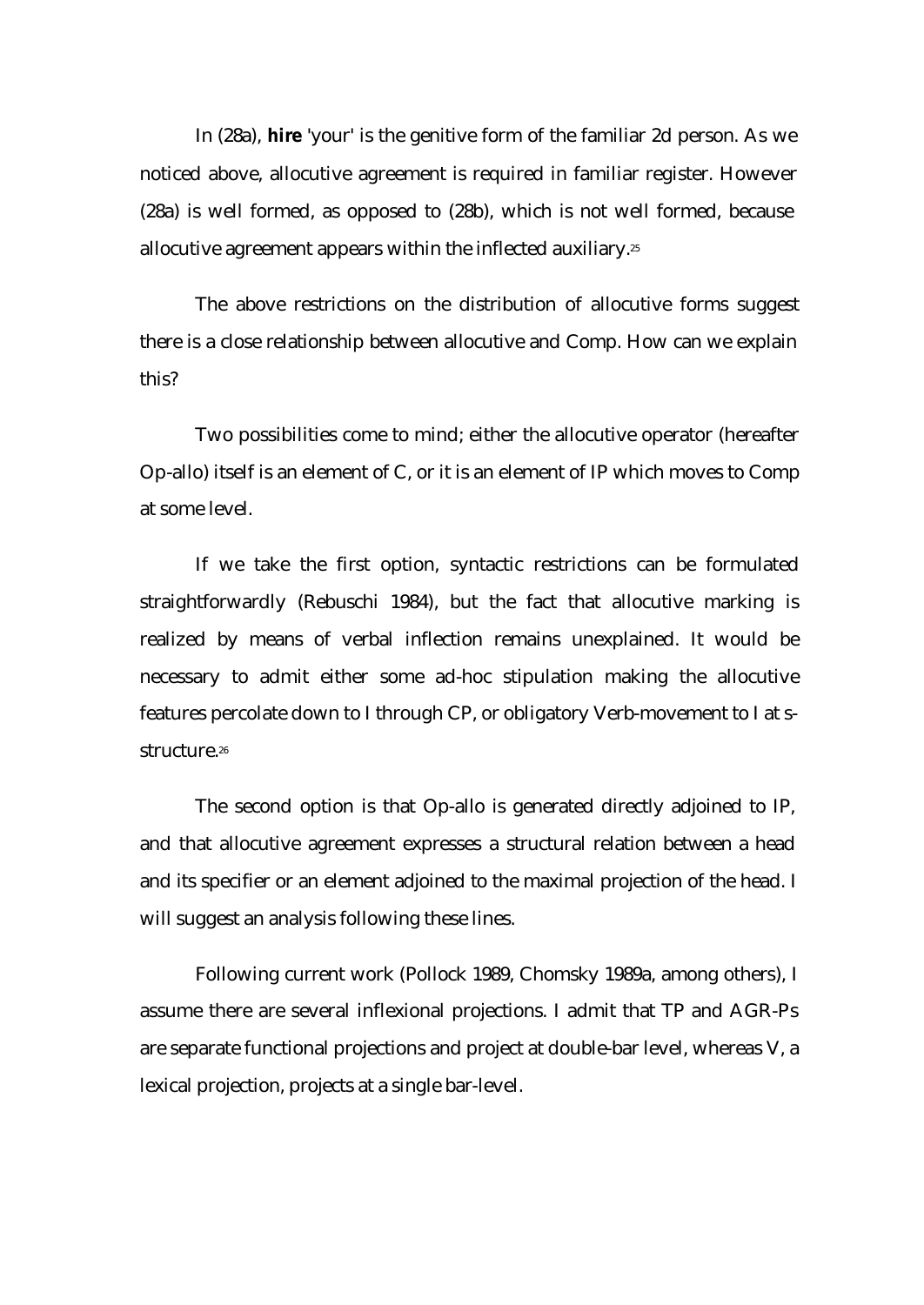I will adopt an analysis of DP movement within IP (argument shift in Holmberg's (1986) terms) in terms of L-relation. Each position within the chain created by DP movement is L-related.

 Chomsky (1989b) proposes that A is L-related to B, B a lexical category, if A is included in a projection of B. I interpret L-relation in terms of strict inclusion, where A includes B if every segment of A includes B.

 Let us assume TP and AGR-Ps are projections of V. On this view, Spec of AGR-Ps are L-related, since they are included in every segment of a projection which is a projection of V. In Basque AGR-Ps are three (Laka 1988). They correspond to subject agreement (either ergative or nominative), dative agreement, and object agreement. All argument NPs are generated within VP, and Spec of AGR-Ps are argument positions where Case marking is realized (0yharçabal 1990). Thus I assume Basque displays three instances of argument shifts (see also Mahajan 1990).

We showed before that  $e_{\text{ALLO}}$  has no theta-role, is not in a Case position, and cannot bind reflexives. We conclude that  $e_{\text{ALLO}}$  is not in argument position. Thus we do not want to add allocutive agreement to the list of AGR-P's, nor do we want it to be L-related, since L-related position are argument positions.

I propose that Op-allo is generated in adjoined position to the highest functional projection (assumed to be TP). So there is no AGR-ALLO Projection, and the nonargumental nature of Op-allo is a consequence of its (non L-related) position. Indeed, if L-relations are expressed in terms of strict inclusion, Op-allo is not included in every segment of TP. Since allocutivity is realized by means of verb agreement, this analysis implies that agreement relations are allowed between a head and a element occupying an adjoined position (Chomsky 1989a, Kayne 1989). (29) illustrates our proposal: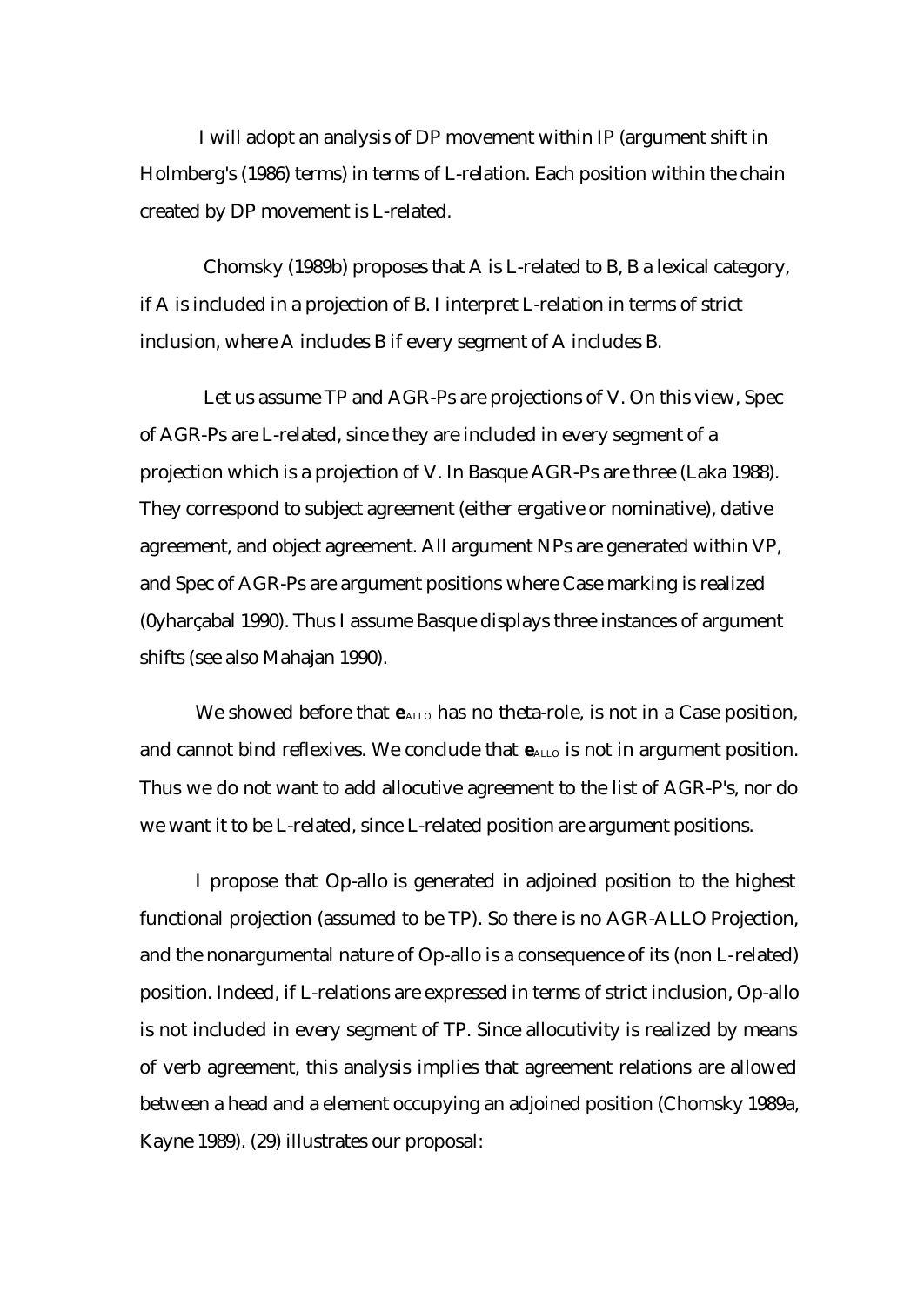

I return now to the question of the relation between allocutivity and syntactic restrictions illustrated in (23-28). We analyze syntactic restrictions on allocutivity as restrictions on Op-allo Movement to Comp. Op-allo has to move to Comp, since operators must bind a variable. However Comp has to be empty to be available to Op-allo. Otherwise movement is blocked, and allocutive agreement excluded. On the other hand, whenever Comp is free, Op-allo moves to Comp, leaving a variable. This accounts for the complementary distribution observed between allocutivity and imperative, interrogative and embedded sentences

4. Let us sum up the main points of this study. We have shown that UG allows the associatiation of allocutive marking to the agreement system of a language which displays rich agreement.<sup>27</sup> This is not surprising, since allocutive markers are assumed to be syntactically active in other languages. For example Miyagawa (1987) convincingly shows that in Japanese embedded questions the allocutive affix **mas** can block government of the interrogative particle **ka** in Comp. The case of allocutive agreement is particularly interesting for current research oriented toward the structuration of the inflectional complex, and the definition of argument positions within it. Assuming that  $e_{\text{ALLO}}$ is generated in an adjoined position within  $IP (= TP)$ , our analysis gives support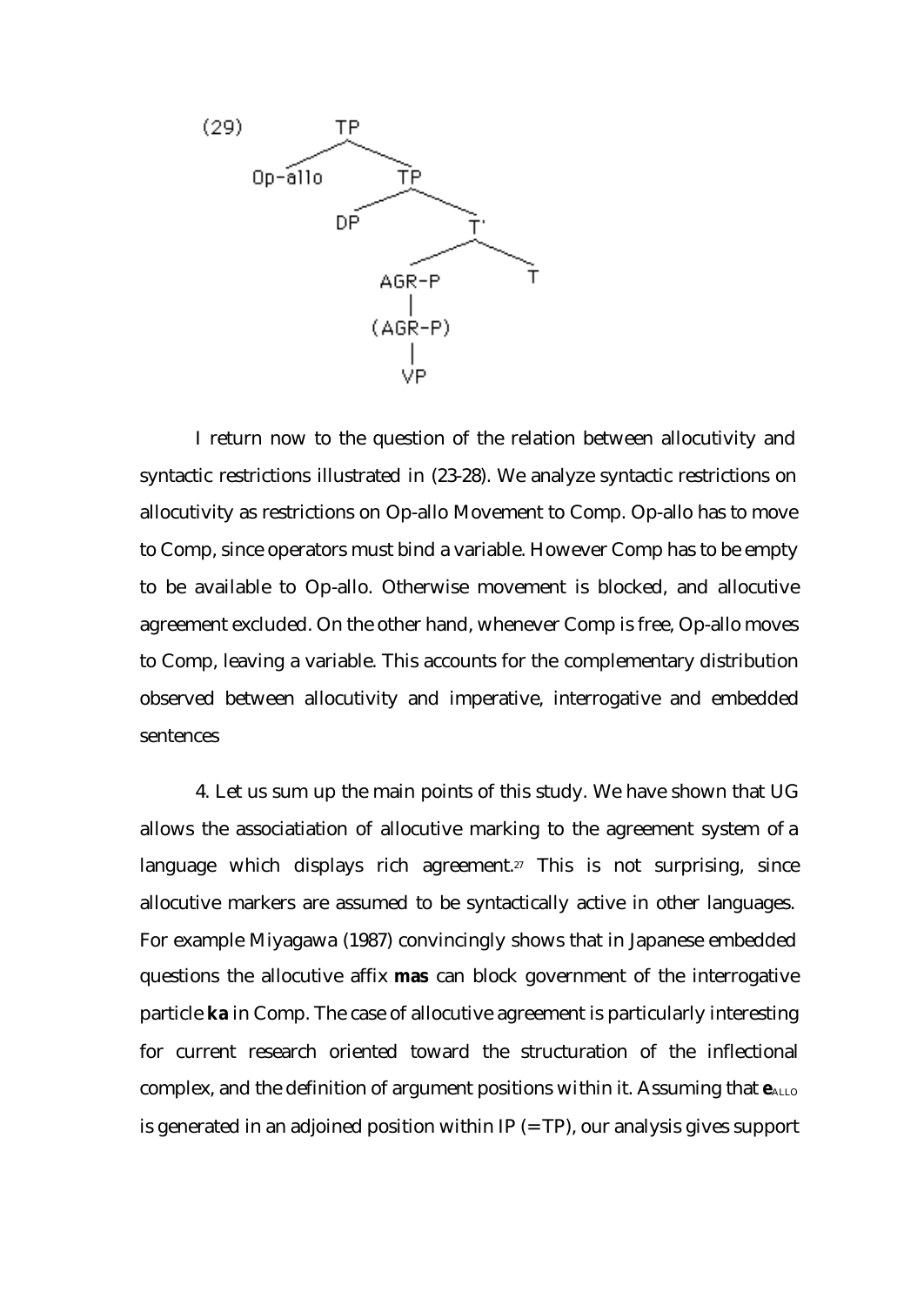to the proposal by Kayne (1989) that agreement is not restricted to Spec-head relations but can also occur with broadly governed elements (Chomsky 1989b). On the contrary it strongly contradicts analyses where verb agreement is assumed to be linked to Case assignment (Koopman & Sportiche 1988).

The study has established that  $e_{ALLO}$  must be distinguished from empty pronominals, even though it appears as an empty category which brings about obligatory verb agreement. So we have shown that  $e$ <sub>ALLO</sub> cannot bind an anaphor, while pro can. Besides, allocutive **e** cannot be overt while pro can alternate with an overt realization of the pronoun. We have attributed the impossibility to give an overt form to the allocutive entity to the Case Filter, whereas pro, we argued following Rizzi (1986), must be Case marked.

The standard typology of empty categories established by means of Binding Theory's features do not give clear direct results in the case studied here. However, since  $e_{\text{ALLO}}$  is neither an anaphor nor pro we have concluded that it has the features of R-expressions and variables. Our proposal has been to take **e**ALLO as an operator generated adjoined to TP. This operator moves to Comp leaving a variable. This gives a straightforward explanation of the syntactic restrictions on allocutive agreement. It is restricted to constructions where C is not occupied, that is to constructions where C is available to the allocutive operator.

The allocutive phenomenon, at first glance, seems to represent some language specific stylistic and/or discoursive rule performed ouside of syntax. But in fact it shows that nonargumental positions existing at the periphery of Lrelated projections allow to syntactically encode linguistic relations not linked to the selectional properties of lexical and functional projections.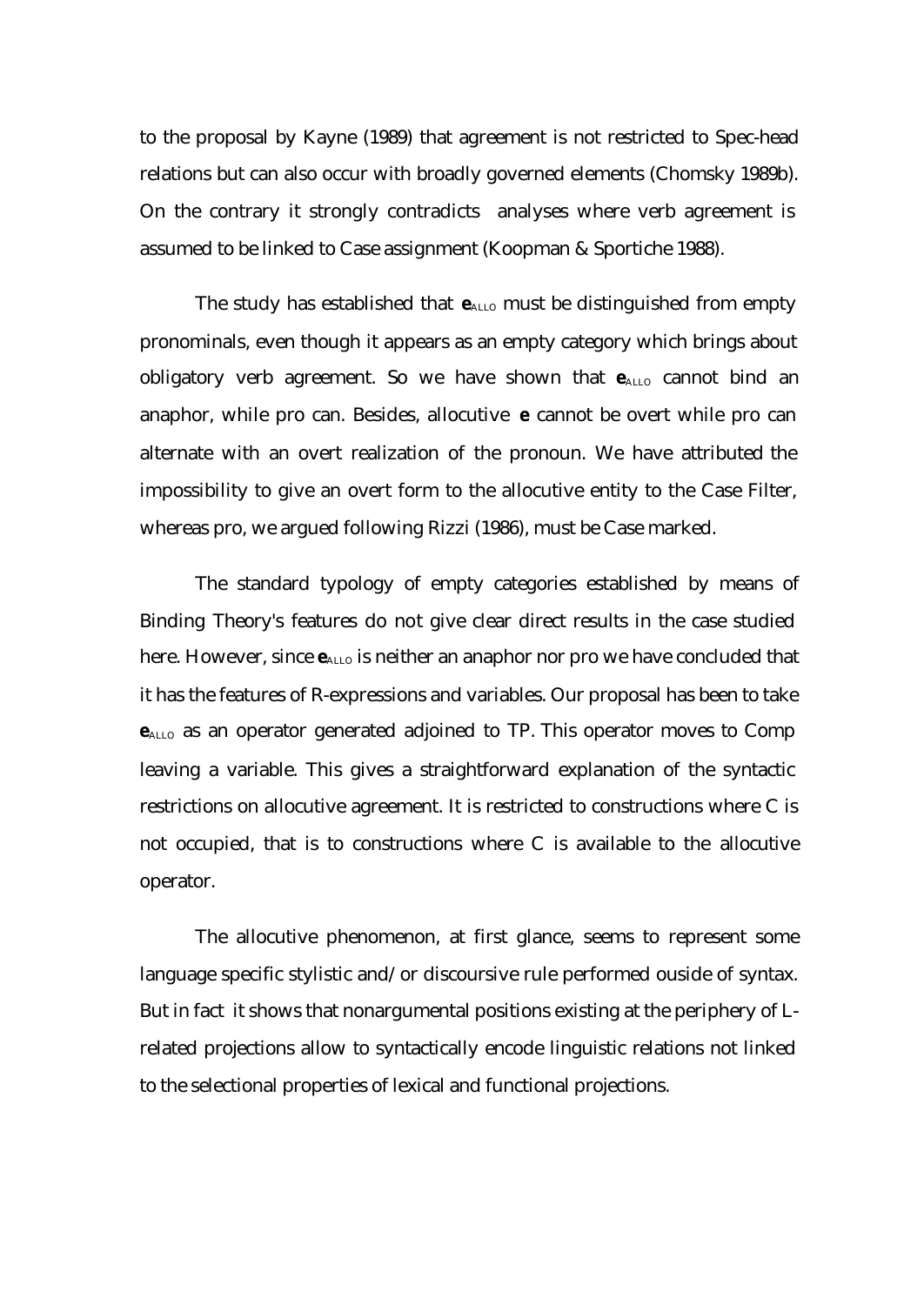Considering that it is made up by means of verb agreement, Basque allocutive marking gives a strong limit to the syntactic consequences one can associate to agreement morphology. In particular, it shows that agreement phenomena cannot be restricted to Case assignment and argument position status.

----------------------------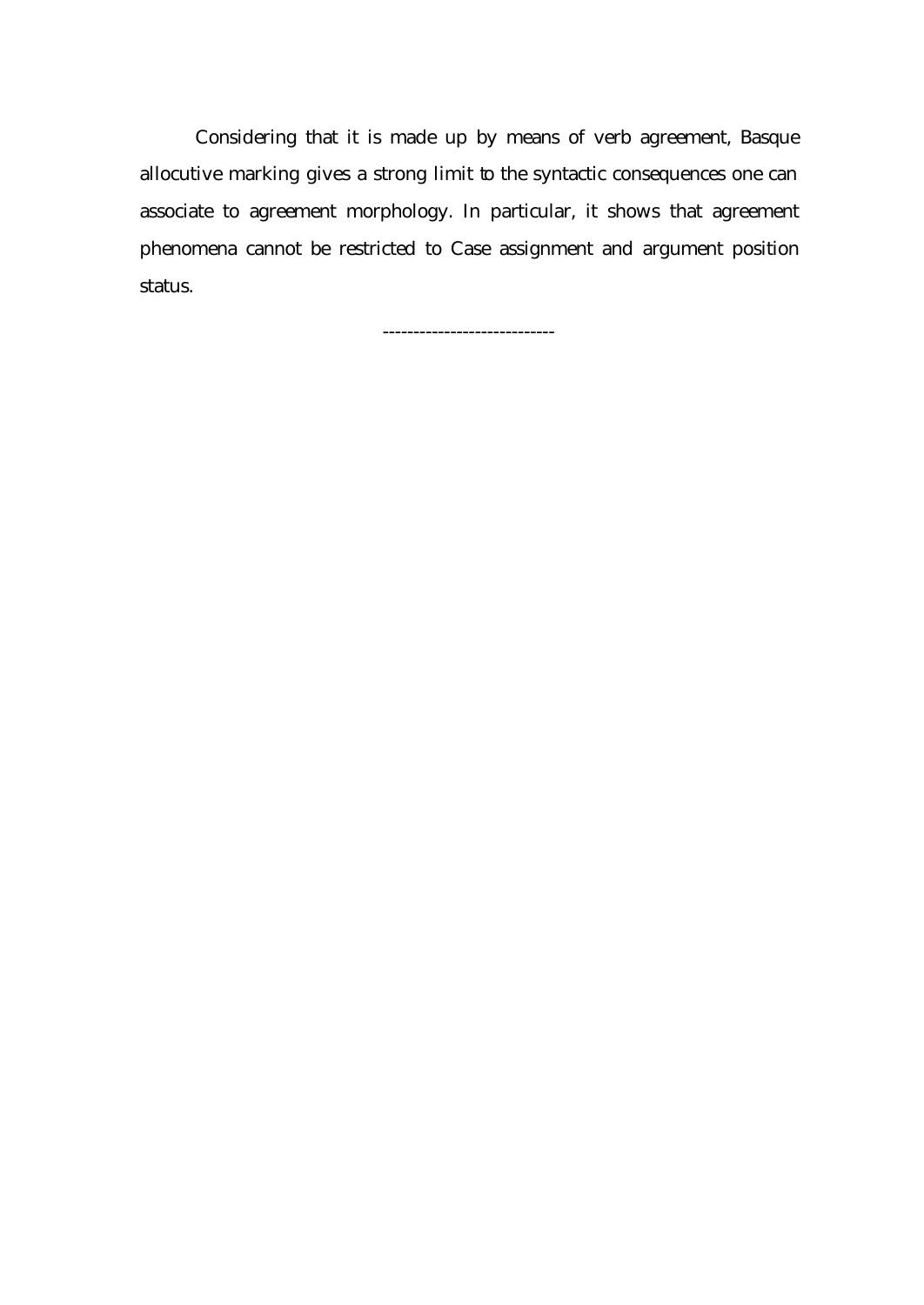## **Footnotes**

\* I have received many useful suggestions about the points discussed here and their exposition from Hamida Demirdache, Andolin Eguzkitza, Ken Hale, Itziar Laka, Morris Halle, Irene Heim, George Rebuschi and Alain Rouveret.

**Abbreviations**: A, ABS= absolutive; ACC= accusative; ADL= adlative; ALLO= allocutive; COP= copula; D, DAT= dative; E, ERG= ergative; Fem= feminine; GEN= genitive; I= Inflexion; IMP= imperative; FUT= future; INST= instrumental; IRR= irrealis; masc= masculine; LOC= locative; NOM= nominative; +P= Present; -P= non-present; RES= resultative (aspect); PL, pl= plural; POL= polite; POT= Potential; Q= interrogative; REFL= reflexive; SG, sg= singular; SOC= Sociative; TOP= topic marker; Vouv= vouvoiement.

1 Within Kayne's (1989) analysis of (4),  $e_i$ ' is in adjoined to IP, and Case is assigned by the past participle to ei.

<sup>2</sup> Kayne (1984) makes such a proposal by assuming Case marking in Comp. He specially mentions the case of the following contrast: \***Je crois Jean être intelligent** 'I believe John to be intelligent' vs **Jean, que je crois être intelligent** 'John, who I believe to be intelligent'. The subject of the infinitival is not Case marked in the bad sentence. In the other one, the trace of the quantifier in Comp can receive accusative from the matrix verb, avoiding the Case Filter violation. Rebuschi (p. c.) also mentions the case of Hungarian. Wh-movement from embedded questions in Hungarian is discussed in Chomsky (1981); in (i) below **kit** is not nominative but accusative:

### (i) **Kit gondolsz hogy Vili mondta hogy látta Jánost?**

who.ACC you-think that Bill said that saw John.ACC

Who do you think Bill said saw John?

Chomsky (1981), following Horvath (1981), assumes that the matrix verb assigns accusative case to the WH-word in Comp position. See against this analysis Marácz & de Meij (1986); (the example (i) is borrowed from the latter work).

3 The Japanese performative honorific is performed by the affixation inside the verb form of the morpheme -**mas** or -**des**, depending on Tense. Its use is restricted by some syntactic constraints, less sharp that those found in Basque for allocutive agreement. However, contrary to propositional honorifics, the Japanese performative honorific is excluded in nondirect declarative complements; cf. Yamanashi (1974), Harada (1976).

<sup>4</sup> Allocutive clitic in French is often confused with ethical clitic, with which it actually shares several basic features. Both are morphologically dative clitics, both only have clitic realization, both lack a theta role assigned by the verb. However, they have different properties. Allocutive dative is only 2d person, but not ethical clitic. Allocutive clitic does not admit reported discourse, while ethical dative does. Only allocutive clitic allows argumental dative clitic doubling; such doubling has been observed by Hale (1973) mentioned by Simpson & Withgott (1986)**:** 

(i)**Je te lui ai écrit une note** I 2D 3D AUX written a note

'I wrote (+ALLO) him a note'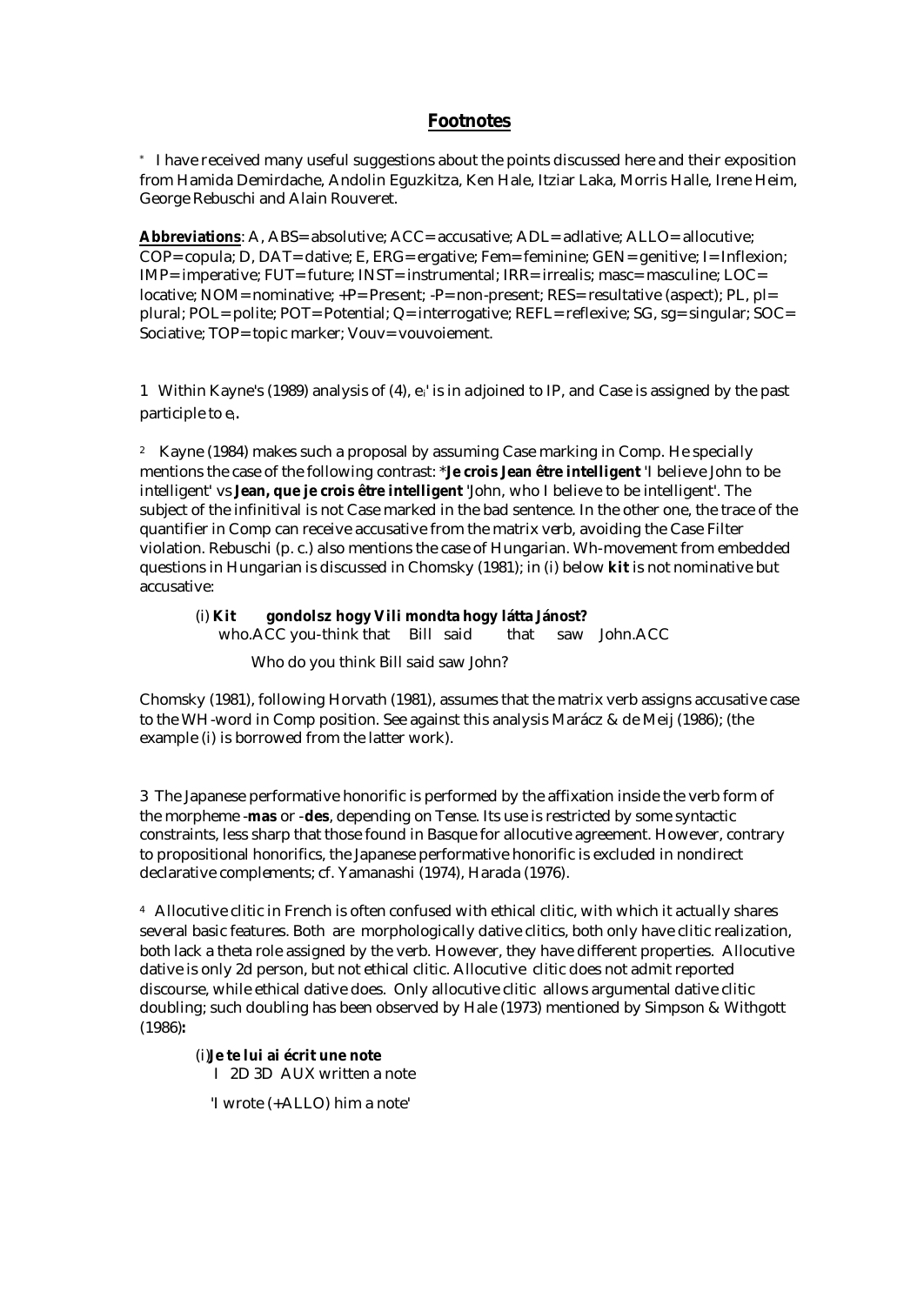In (i) the first dative clitic is allocutive. It does not imply any kind of participation of the addressee in the event related, nor any kind of relation with one of the arguments (unlike the possessive dative), nor any special interest as beneficiary or detrimentary in the situation reported (as with ethical datives). For these last datives, see Jaeggli (1986), and Borer & Grodzinsky (1986).

 K. Sainz points out (p. c.) that Galician too frequently uses allocutive clitics, contrary to standard Spanish, and, according to my informants, Catalan and Italian. Galician, like French, allows dative clitic doubling (ii), but it also allows allocutive dative with unaccusative predicates (iii):

#### (ii) **( Sabes?) Mandéi-che--lle unha carta a Bush** 2sgD 3sgD

'(Do you know?) I sent a letter to Bush'

### (iii) **o Xoan é-che un tonto** 2sgD

'John is an idiot '

5 In this first section (ex. 6-11) I will concentrate on data from Souletian, because it is a dialect where allocutivity extends to both kinds of second person: singular, 'vouvoiement' (**zuka**) and 'tutoiement' (**hika**). It is also the most conservative dialect in keeping the syntactic restrictions on allocutivity as tight as possible. In most other dialects the non-familiar register is nonallocutive (**eztabadaka**), and the familiar register obligatorily allocutive.

<sup>6</sup> In other dialects allocutivity is required in familiar register only. In fact it is likely that there are Souletian idiolects where the non familiar register is twofold, including both allocutive vouvoiement and non allocutive or neutral forms. This situation has been observed in Oriental Low Navarrese (Rebuschi (1981)).

<sup>7</sup> Besides the integration of the 2d person suffix inside the verb inflection, allocutivity can also carry palatalization on the first syllable. As we discuss below, it also carries along auxiliary alternation when the auxiliary is **izan** 'to be', and there is no dative agreement. It is likely that such an alternation also occurs when the auxiliary is †**edun** 'to have', and does not contain a dative agreement marker. In this case too the auxiliary root changes (-**u**- > -**i**-); cf. Rebuschi (1982).

<sup>8</sup> The absolutive person markers are always prefixed. The allocutive agreement marker is always suffixed, unless in case of auxiliary changing in [-Present] forms in some western dialects. See footnote 14.

<sup>9</sup> This means that the allocutive morpheme cannot correspond either to the ergative or the dative (inherent Cases), or the absolutive (structural Case). An inflected verb form can only agree with one ergative DP, one dative DP and one absolutive DP. For example in causative constructions where it is possible to have two dative DPs only one of them can carry verb agreement: **Jabeari itzul araziko dizut** 'I will make you return it to the owner'. In this example the dative agreement only can occur with the causee (which has dative case), the other dative DP (the beneficiary of the embedded verb; **jabeari** 'the owner'+DAT) is not able to trigger agreement. See below for the allocutive marking when auxiliary changing occurs.

<sup>10</sup> They are some variations regarding the place the allocutive agreement marker takes inside inflexion. I would say that the canonical order is DAT-ALLOC-ERG, but this is not always the case even for the same speaker. Furthermore speakers often duplicate the same suffix: **dia(g)uk-di(g)uk- dia(g)u** for example are three forms which can be used in Low-Navarrese to express the non allocutive **du(g)u** 'we have' in masculin tutoiement. In the first one the allocutive agreement index is duplicated (-**a**- and -**k**), in the second form it is suffixed, in the last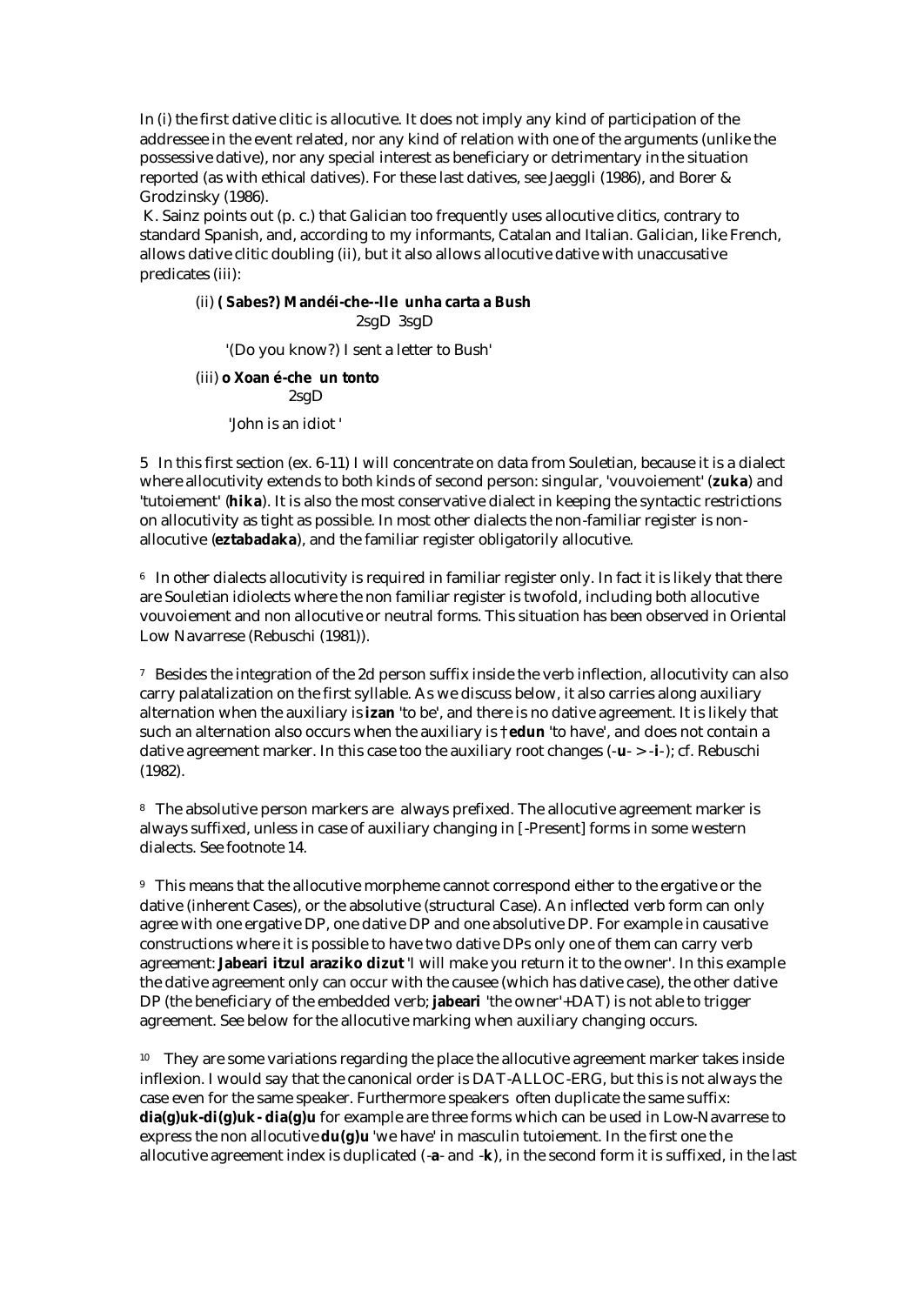one (which as far as I know is the oldest form) it precedes the ergative marker (**gu**). Duplication also occurs with nonallocutive suffixes, for example with dative suffixes (Souletian **zitazü** 1st dative + ALLOvouv can be realized **zi-TA-DA-zü-T**, with dative suffixe duplicated twice).

11 The contrast only concerns imperative forms where the subject DP is 3d person; cf. **Etor bedi** / \***bedik hire laguna** "Let come your friend !' If it is 2d person, allocutive form is excluded following the general incompatibility of allocutivity with argumental 2d person agreement (\***zatoztek tenoreko**! Come in time ! (with an 2d person plural)). If it is 1st person, it appears with a Complementizer-type suffix and this excludes allocutive marking, as we will see in section 3. Maybe the prefix **b**- found in these forms (as in **bedi**)is a complementizer-type element.

<sup>12</sup> Synthetic inflexion is made up without using any auxiliary, while compositional inflexion refers to cases where the inflexion is realized on both the main verb (which receives aspectual markers) and an auxiliary (which takes Tense and person markers). Synthetic inflexion is restricted to some verbs.

<sup>13</sup> There are two kinds of features which rules Basque auxiliary selection. These are  $[+/ERG]$ and [+/- ASP]. This gives 4 auxiliaries in most dialects; (in Guipuzcoan dative agreement too brings about auxiliary changing when it is associated to  $[+ER\ddot{G},+ASP]$  features; standard literary Basque follows the Guipuzcoan pattern on this point):

- $-[+ERG, +ASP] = \uparrow$ **edun** 'to have'
- [-ERG, +ASP] = **izan** 'to be'
- [+ERG, ASP] = †**ezan** (without lexical use)
- [-ERG, -ASP] = †**edin** (without lexical use)

The auxiliary changing brought about by allocutivity only affects **izan '**to be'. Not its correspondent \***edin** used with lexical verbs without aspectual marking. This last auxiliary is specially used in modal structures, and it allows allocutivity, without carrying auxiliary shift to the [+ERG] auxiliary. When **izan** 'to be' contains a dative affix (see for example (3) above) auxiliary changing doesn't occur, and **izan** appears with the allocutive.

<sup>14</sup> In most dialects, in [-Present] forms the allocutive marker remains suffixed to the root when there is no object person marker prefixed (with [+ERG] auxiliaries or verbs). In non allocutive inflexion the ergative person marker is prefixed in these forms. So the ambiguity observed in (12b,c) doesn't appear, but auxiliary changing still shows up. See (i) below where the auxiliaries in Past Tense appear with different inflected forms contrary to (12b,c):

### (i) a. **Manex etorri zuan**

John.NOM come AUX.3A.ALLOmasc

'John came'

 b. **(Hik) Manex ikusi huen** you.ERG John.ACC seen AUX.3A.2mascE

'You saw John'

(ia) corresponds to the regular allocutive form of (12b) in Past Tense, while (ib) is the regular transitive form corresponding to (12c) in Past Tense. The prefixation of the ergative person marking observed in (12c) doesn't occur with the allocutive agreement, which remains suffixed in most dialects. However, it seems that some western dialects use the prefixed form for allocutive marking too: **uan** and **uke** are then the allocutive forms for respectively (non allocutive) **zan** and **litzake**.

<sup>15</sup> I use the name implication in a less restricted way than Rebuschi (1982). The latter keeps this designation for cases where the addressee is 'implied'.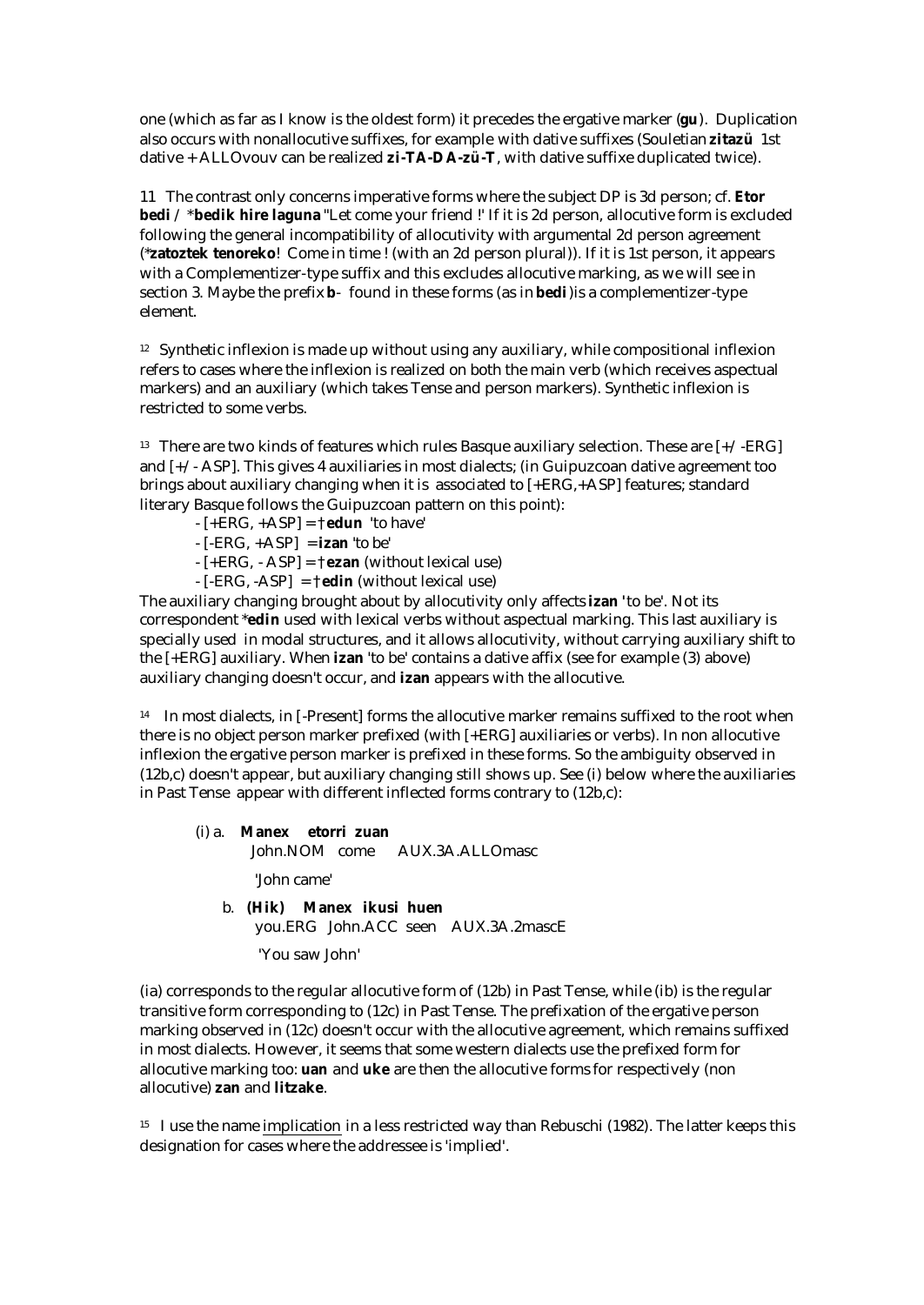<sup>16</sup> The typical example is the ambiguous (i), which can be glossed in two ways with the meaning 'Your mother is sick':

- (i) **Ama eri duk**
	- a. mother.NOM sick 3A.AUX.ALLOmasc
	- b. mother. ACC sick 3A.AUX.2d masc.E

<sup>17</sup> Whether or not it is desirable to develop such a framework is beyond the scope of this paper. In any case, observe that the auxiliary alternation illustrated in (12) can hardly receive a syntactic analysis. So the morphological component must be powerful enough to permit such a readjustement.

<sup>18</sup> Such an assumption receives support from the fact that in embedded sentences, the inflected verb usually receives either a suffix or a prefix. However in western dialects there are few adjunct clauses made up by enclitization of a coordinator (**eta** 'and' or **baina** 'but'). In these clauses allocutive agreement is allowed:

 (i) **ez diat erosiko, ez diat dirurik----eta** NEG AUX.3A.1E.ALLOmasc bought.FUT NEG have.1E.ALLOmasc money.PART-and

'I won't buy it, because I don't have money' (lit. I don't have money-and)

Observe that in (i) **eta** is not joined to the inflection itself (though such a possibility exists), but to the partitive DP. The fact that this use is possible shows that the morpheme is not a verbal suffix.

19 In some dialects the two prefixes act differently with respect to accentuation, cf. Txillardegi (1984).

<sup>20</sup> Yes/no questions can be expressed by a special intonation, as in  $(9)$ , or they can also marked by adding the suffix -**a** to the inflected verb. Of course, in this case too the allocutive is excluded.

<sup>21</sup> This property (incapability to be an A-binder) prevents us from considering the allocutive as a kind of incorporated pronominal, a suggestion one could make following the fact that the allocutive element as no overt realization outside the verbal inflection; cf. the discussion about Gaelic languages where overt realization and inflectional realization of a subject pronoun are in complementary distribution (Stump 1984). In Basque all the arguments which can trigger verb agreement can bind argumental anaphors. For instance dative and ergative DPs can bind an argument anaphor with instrumental case in the same way:

(i) proi pro<sup>j</sup> **Elkarrez**ij **hitz egin diegu** we them RECIP.INST worg do AUX.3PLD.1PLE

'We talked to them about each other'

<sup>22</sup> Jaeggli (1986) proposes this characterization (R-expression) for ethical clitics in Spanish. He considers that these clitics are generated in clitic position, and assumes that, since the latter is a nonargumental position, it is compatible with the variable analysis.

23 One could suggest that the ungrammatical (17b) provides a context where  $e_{\text{ALLO}}$  is bound within its own clause. Thus, in this example the subject pro would c-command  $e_{\text{ALO}}$  adjoined to IP (see below). However, this is not compatible with the standard definition of c-command: - α c-commands β iff α does not dominate β and every γ that dominates α dominates β. (α is dominated by β only if it is dominated by every segment of β. ) (cf. Chomsky 1986b).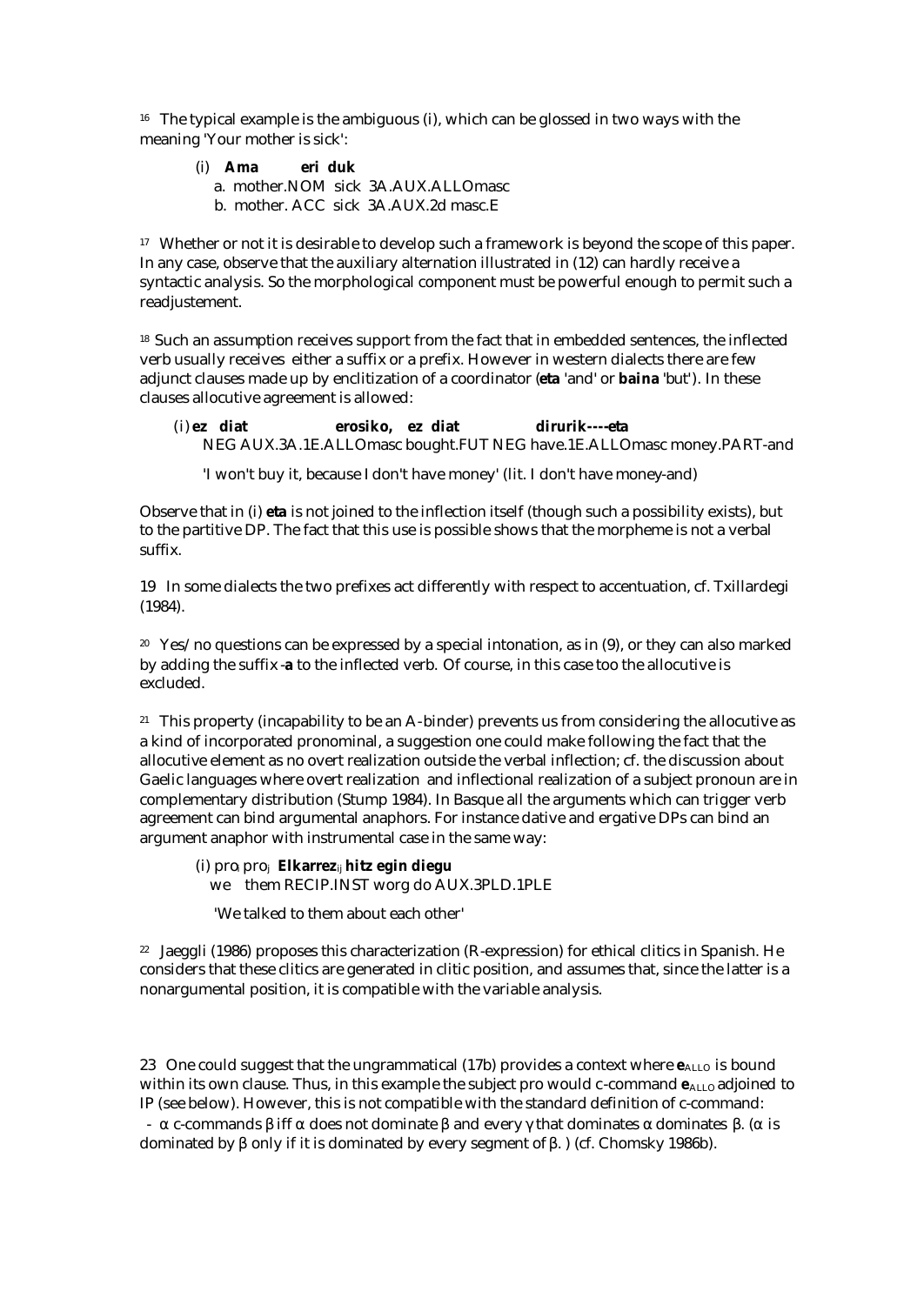24 The exclusion is relaxed (and more or less optional depending on idiolects) in western and central modern dialects. See Rebuschi (1982).

25 Notice that the inflected forms in (28) have a suffix (-**a**) marking the interrogation. Without the suffix the exclusion of the allocutive is weakened. In the western dialects, which do not use the interrogative suffix -**a**, the allocutive agreement in direct questions is possible, and fairly common.

<sup>26</sup> Such a movement is likely to happen in questions, and arguably in sentences countaining focalized elements; cf. Ortiz de Urbina (1989). However, it must be observed that there is no difference with respect to allocutivity between sentences countaining focalized elements, and those without such elements:

(i) **Nihauri zidaie ekarriko** me.DAT 3A.AUX.1D.3plE. bring.FUT 'They will bring it TO ME'

(ii) pro pro pro **ekarriko zidaie**

'They will bring it to me'

27 However our analysis does not relate Basque allocutive agreement to the fact that this language has a rich agreement system. As far as I know other languages having such a rich agreement system do not have allocutive agreement. At least it is not mentioned for Georgian by Harris (1981), for Warlpiri by Simpson (1983) or for Choctaw by Davies (1986).

--------------------------------------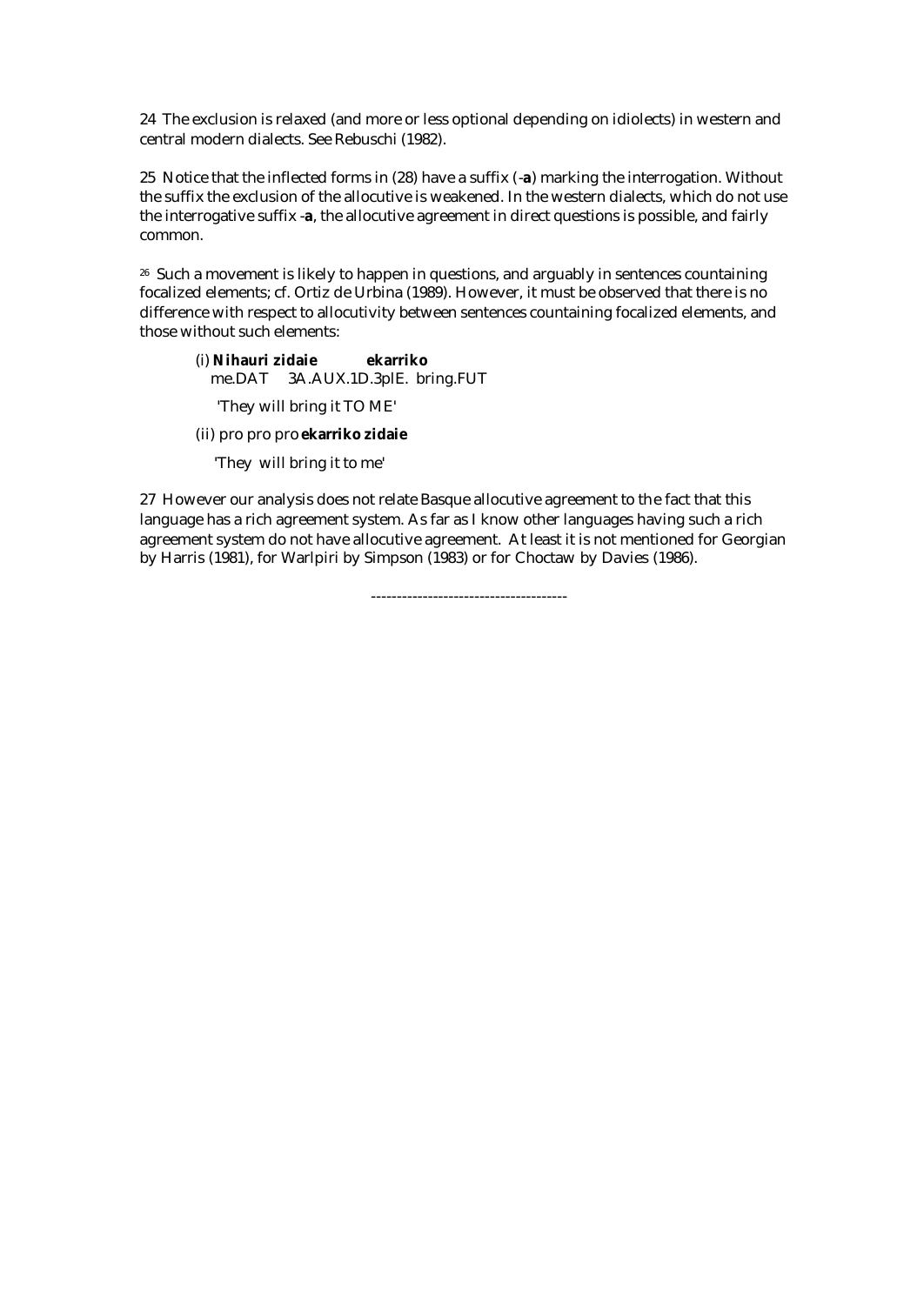### REFERENCES

- Alberdi Larizgoitia, J. (1986) "Alokutibotasuna eta tratamenduak euskaraz", in *Anuario del Seminario de Filología Vasca 'Julio de Urquijo'*, 20-2, 419-486.
- Borer, H. & Grodzinsky, Y. (1986) "Syntactic Cliticization and Lexical Cliticization: The Case of Hebrew Dative Clitics," in H. Borer, ed., *The Syntax of the Pronominal Clitics: Syntax and Semantics,*19, Academic Press, London, 175-217.
- Chomsky. N. (1981) *Lectures on Government and Binding,* Foris, Dordrecht.
- Chomsky. N. (1986a) *Knowledge of Language,* Praeger, New York.
- Chomsky. N. (1986b) *Barriers*, MIT Press, Cambridge, Massachusetts.
- Chomsky. N. (1989a) "Economy of Derivation and Representations", in I. Laka & A.K. Mahajan, eds., *MIT Working Papers in Linguistics,* 10, 43-74.
- Chomsky. N. (1989b) Fall Class Lectures, MIT.
- Davies, W.D. (1986) *Choctaw Verb Agreement and Universal Grammar,* Reidel, Dordrecht.
- Fukui, N. (1986) *A Theory of Category Projection and its Applications*, Doc. Diss. MIT.
- Hale, K. (1973) "Person Marking in Warlpiri," in S.R. Anderson & P. Kiparsky, eds,. *A Festschrift for Morris Halle,* Holt, Rinehart and Winston, New York, 308-344.
- Halle, M. (1989) *An Approach to Morphology*, ms. MIT.
- Harada, S.I. (1976) "Honorifics", in M. Shabatani, ed., *Japanese Generative Grammar: Syntax and Semantics,* 5, 499-561.
- Harris, A.C. (1981) *Georgian Syntax: a Study in Relational Grammar*, Cambridge University Press, Cambridge, England.
- Holmberg, A. (1986) *Word Order and Syntactic Features in the Scandinavian Languages and English*, Department of General Linguistics, University of Stockholm.
- Horvath, J. *Aspects of Hungarian Syntax and the Theory of Grammar*, Doct. diss. UCLA.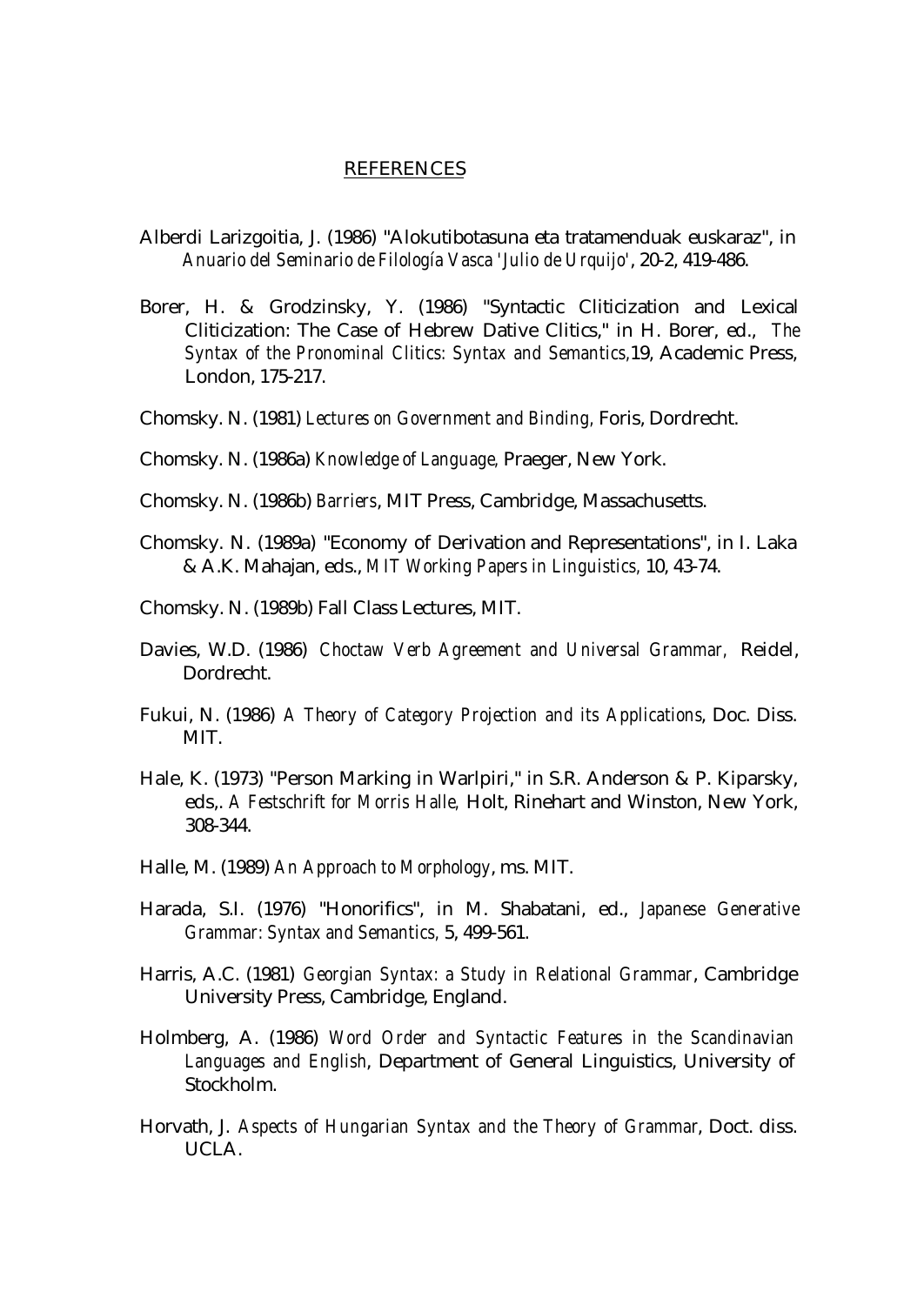- Jaeggli, O. A. (1986) "Three Issues in the Theory of Clitics: Case, Double NPs, and Extraction", in H. Borer, ed., *The Syntax of Pronominal Clitics: Syntax and Semantics*, 19, Academic Press, London, 15-42.
- Kayne, R. S. (1884) *Connectedness and Binary Branching*, Foris, Dordrecht, Holland.
- Kayne, R. S. (1989) "Facets of Romance past participle agreement", in P. Benincà, ed., *Dialect Variation on the Theory of Grammar*, Foris, Dordrecht, 85-103.
- Koopman, H. *On the Absence of Case Chains in Bambara*, ms. UCLA
- Koopman, H. & Sportiche, D. (1988) *Subjects*, ms UCLA.
- Kuroda, S.-Y(1988) "Whether we Agree or not: a Comparative Syntax of English and Japanese", *Linguisticæ Investigationes*, 12-1, 1-48.
- Lafitte, P. (1944) *Grammaire basque (Navarro-labourdin littéraire)*, Revized and corrected edition, 1962, Editions des "Amis du Musée Basque' et "Ikas", Bayonne.
- Lafon, R. (1957) "Remarques sur l'emploi du masculin et du féminin en basque", in *Via Domitia*, 4, 1-10.
- Lafon, R. (1959) "Place de la 2ème personne du singulier dans la conjugaison basque", *Bulletin de la Société de Linguistique*, 54, 103-129.
- Laka, I. (1988) "Configurational Heads in Inflectional Morphology: the Structure of the Inflected Forms in Basque", *Anuario del Seminario de Filología Vasca 'Julio de Urquijo'*, 22-2, 343-366.
- Lamontagne, G. & Travis, L. (1987) "The Syntax of Adjacency", in Megan Crowhurst, ed., *Proceedings of the West Coast Conference on Formal Linguistics*, vol 6, Stanford Linguistics Association, 174-186.
- Mahajan, A. K. (1989) *On the A/A-bar Distinction: Scrambling and Weak Crossover in Hindi*, ms. MIT.
- Mahajan, A. K. (1990) *The A/A-bar Distinction and Movement Theory*, Doc. Diss. MIT.
- Marácz, L.K. & Meij, S. de , (1986) "On Question sentences in Hungarian", in Werner Abraham & Sjaak de Meij, eds., *Topic, Focus, and Configurationality*, John Benjamins, Amsterdam.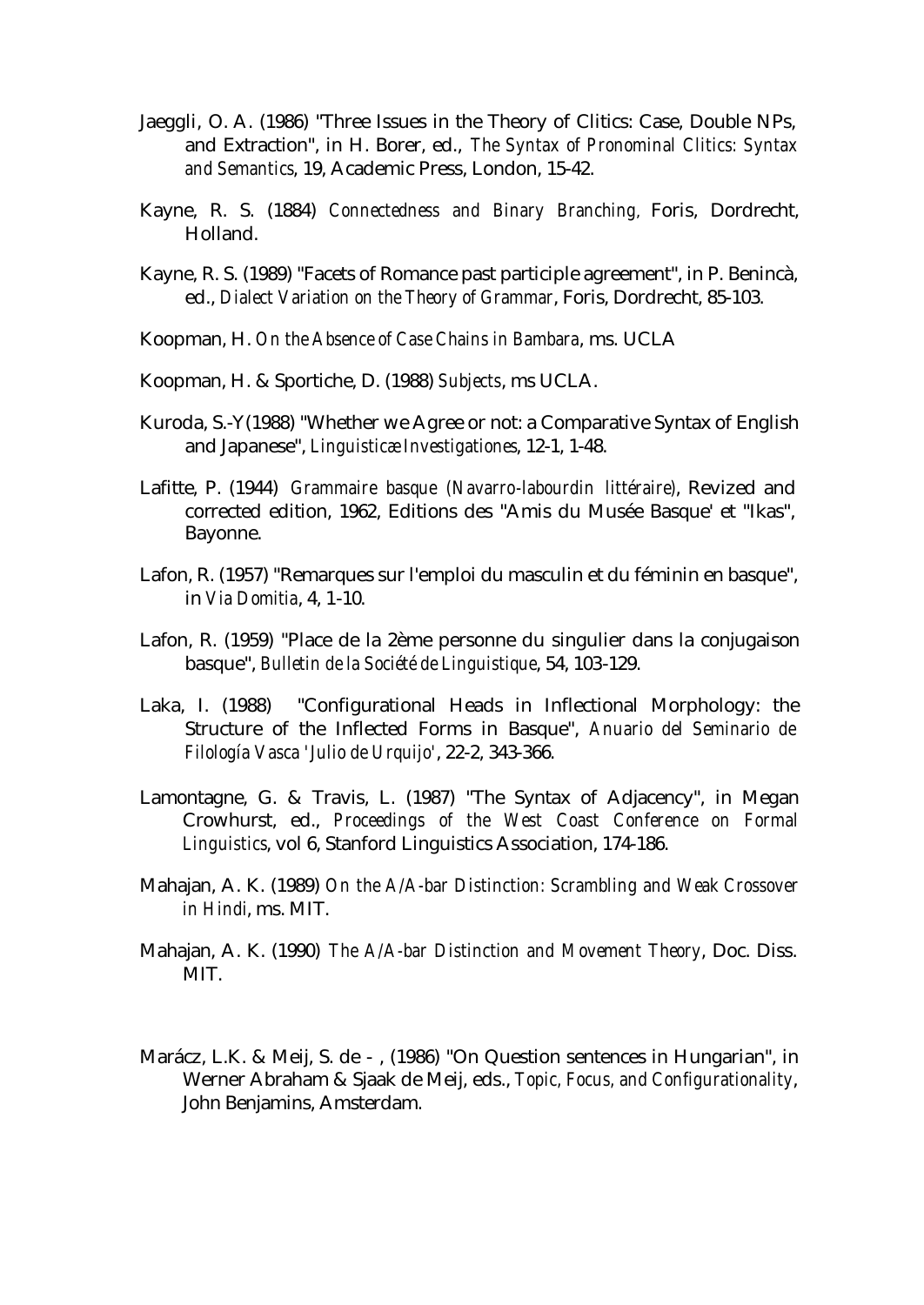- Miyagawa, S. (1987) "LF Affix Raising in Japanese", *Linguistic Inquiry*, 18-2, 362- 367.
- Miyagawa, S. (1990) *Functional Category and Case Assignment*, ms. Ohio State University.
- Pollock, J.-Y. (1989) "Verb Movement, UG and the Structure of IP", *Linguistic Inquiry*, 20, 365-424.
- Ortiz de Urbina, J. (1989) *Some Parameters in the Grammar of Basque*, Foris, Dordrecht.
- Ortiz de Urbina, J. & Uribe-Etxeberria, M. (forth.) "Participial Predication in Basque", this volume.
- Oyharçabal. B. (1990) "Structural Case and Inherent Case marking: Ergaccusativity in Basque", ms. CNRS-MIT.
- Rebuschi, G. (1981) "Autour des formes allocutives du basque", *Iker-1*, Euskaltzaindia, Bilbao, 307-322.
- Rebuschi, G. (1982) *Structure de l'énoncé en basque*, Département de Recherches linguistiques, Université de Paris 7; new edition, SELAF, Paris (1984).
- Rebuschi, G. (1986) "Théorie du liage , diachronie et énonciation: sur les anaphores possessives du basque", *Anuario del Seminario de Filología Vasca 'Julio de Urquijo'*, 20-2, 325-342.
- Rizzi, L. (1986) "Null Objects in Italian and the Theory of pro", *Linguistic Inquiry*, 17, 501-547.
- Sarasola, I. (1980) "Nire/neure, zure/zeure literatur tradizioan', *Euskera*, 25-2, 431-445.
- Simpson, J. (1983) *Aspects of Warlpiri Morphology and Syntax*, Ph D. dissertation, MIT, Cambridge.
- Simpson, J. & Withgott, M. (1986) "Pronominal Clitic Clusters and Templates', in H. Borer, ed., *The Syntax of Pronominal Clitics: Syntax and Semantics*, 19, Academic Press, London, 149-174.
- Stump, G.T. (1984) "Agreement vs. Incorporation in Breton", *Natural Language and Linguistic Theory*, 2, 289-348.

Txillardegi (1984) *Euskal azentuaz*, Elkar, Donostia, Gipuzkoa.